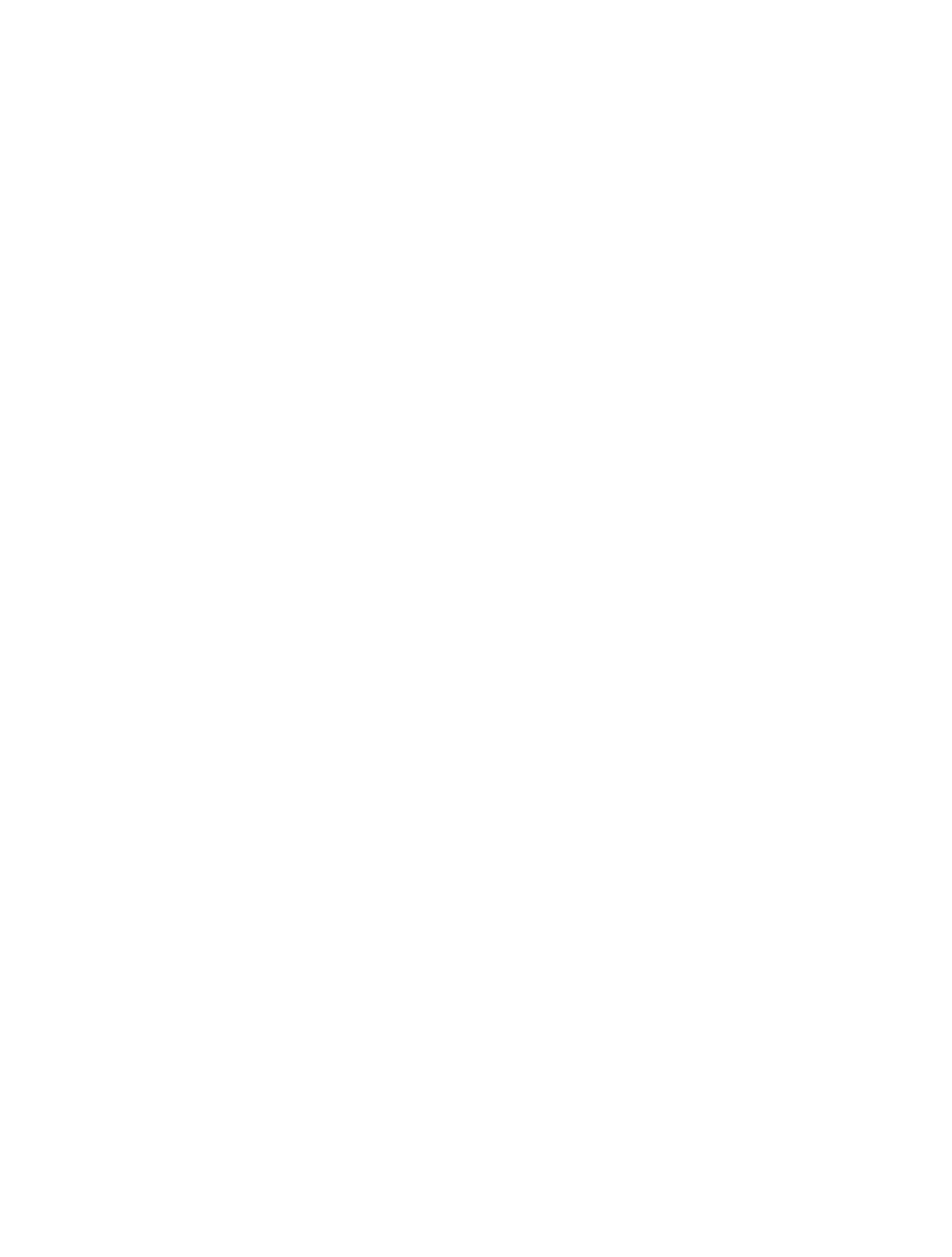### **PELLENTESQUE HABITANT MORBI**

#### **Cum sociis natoque penatibus**

#### by A. U. Thor, C. O. R. Respondent and W. R. Iter



San Francisco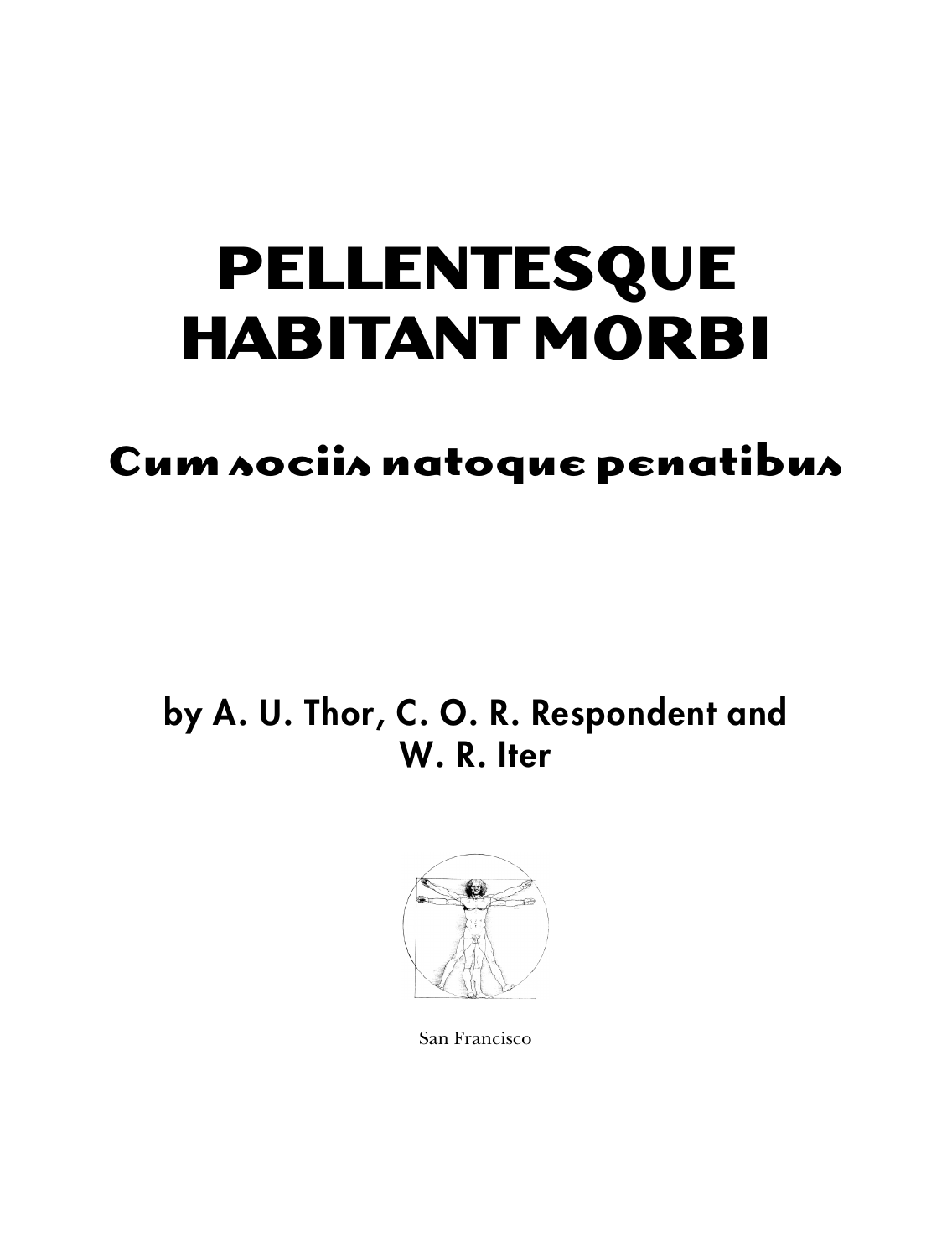#### **PELLENTESQUE HABITANT MORBI.** Copyright © 2008 by A. U. Thor, C. O. R. Respondent and W. R. Iter

No rights reserved. Any part of this work may be reproduced or transmitted in any form or by any means, electronic or mechanical, including photocopying, recording, or by any information storage or retrieval system, without the prior written permission of the copyright owner and the publisher.



11 10 09 08 07 123456789 ISBN-10: 1-23456-789-0 ISBN-13: 123-4-56789-012-3

Publisher: P. U. Blisher Production Editor: E. D. Itor Cover and Interior Design: Calamari Studios Developmental Editor: D. E. Itor Technical Reviewer: R. E. Viewer Copyeditor: C. O. Editor Compositor: A. U. Thor Proofreader: P. R. Øfreader Indexer: I. N. Dexer

For information on book distributors or translations, please contact No Starch Press, Inc. directly: No Starch Press, Inc. 555 De Haro Street, Suite 250, San Francisco, CA 94107 phone: 415.863.9900; fax: 415.863.9950; info@nostarch.com; www.nostarch.com

*Library of Congress Cataloging-in-Publication Data* Uthor, A. U. and Respondent, C. O. R. and Iter, W. R. Pellentesque habitant morbi: Cum sociis natoque penatibus/ A. U. Thor, C. O. R. Respondent and W. R. Iter p. cm. Includes index. ISBN-10: 1-23456-789-0 ISBN-13: 123-4-56789-012-3 1. Morbi (habitant). 2. Penatibus. I. Title. XX2303.5.T324 2008

No Starch Press and the No Starch Press logo are registered trademarks of No Starch Press, Inc. Other product and company names mentioned herein may be the trademarks of their respective owners. Rather than use a trademark symbol with every occurrence of a trademarked name, we are using the names only in an editorial fashion and to the benefit of the trademark owner, with no intention of infringement of the trademark.

The information in this book is distributed on an "As Is" basis, without warranty. While every precaution has been taken in the preparation of this work, neither the author nor No Starch Press, Inc. shall have any liability to any person or entity with respect to any loss or damage caused or alleged to be caused directly or indirectly by the information contained in it.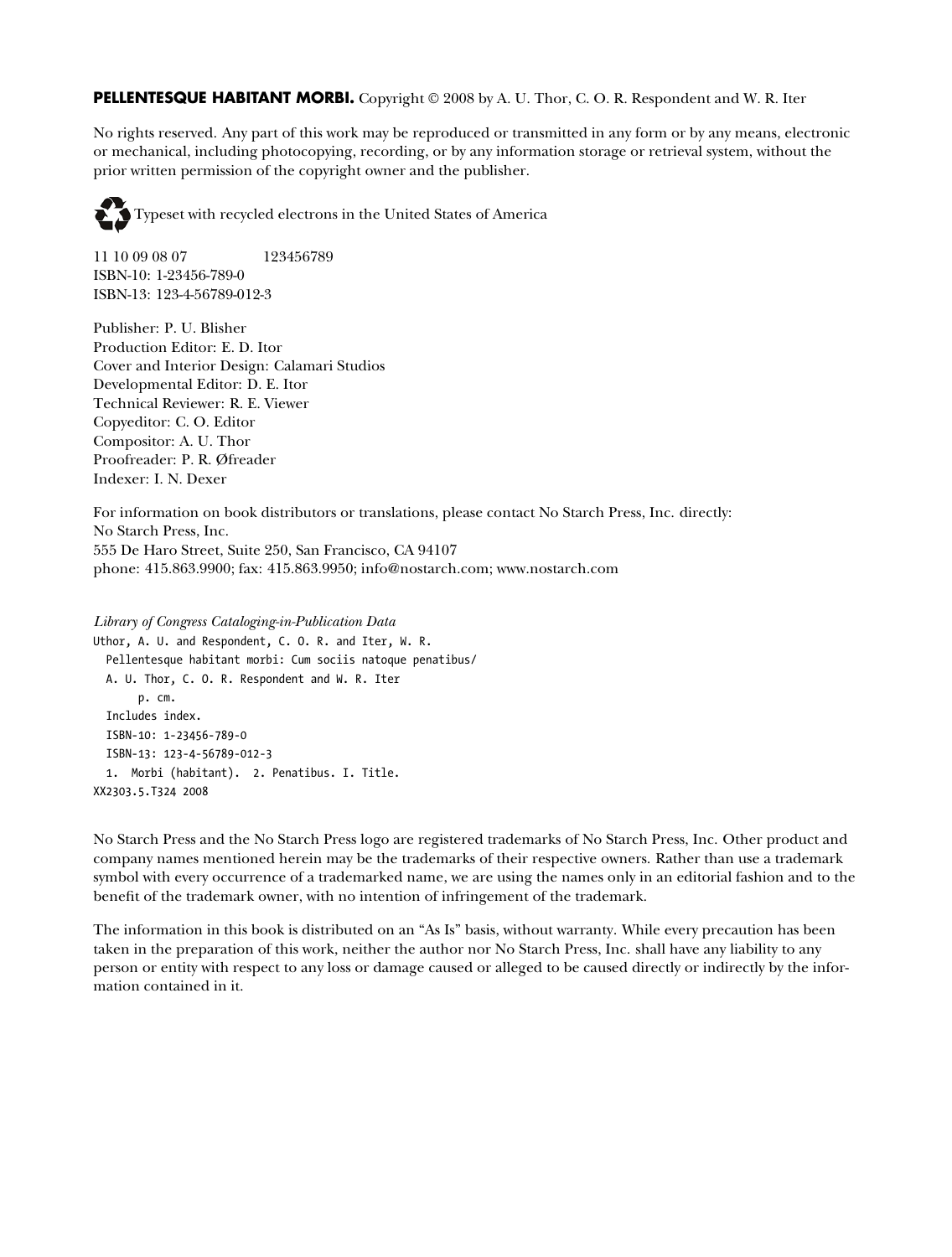<span id="page-4-0"></span>God of the golden bow, And of the golden lyre, And of the golden hair, And of the golden fire, Charioteer Of the patient year, Where—where slept thine ire, When like a blank idiot I put on thy wreath, Thy laurel, thy glory, The light of thy story, Or was I a worm—too low crawling for death? O Delphic Apollo!

*John Keats*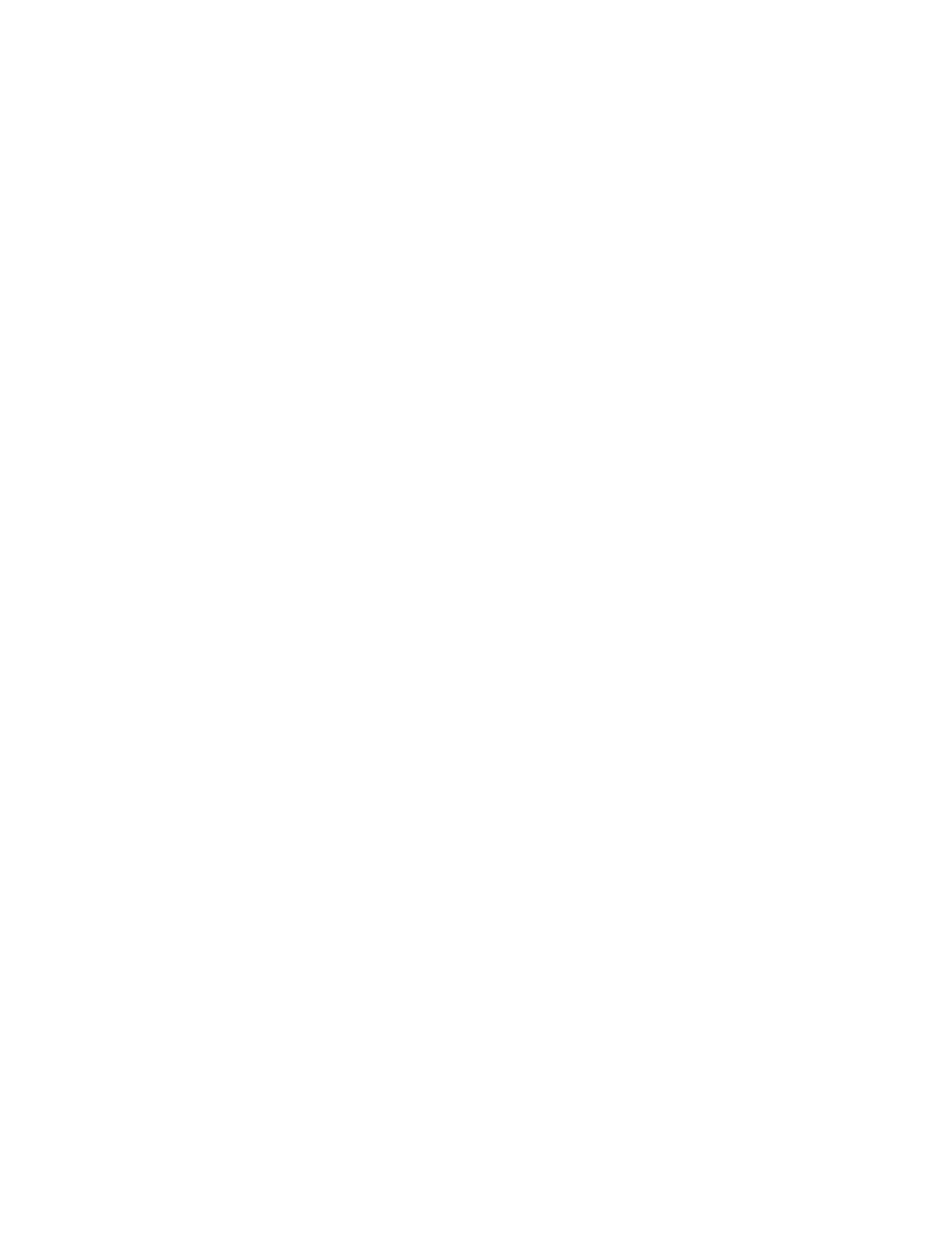#### **BRIEF CONTENTS**

| <b>PART I: MI ALIQUAM DICTUM</b> |  |
|----------------------------------|--|
|                                  |  |
|                                  |  |
| <b>PART II: CURABITUR VITAE</b>  |  |
|                                  |  |
|                                  |  |
|                                  |  |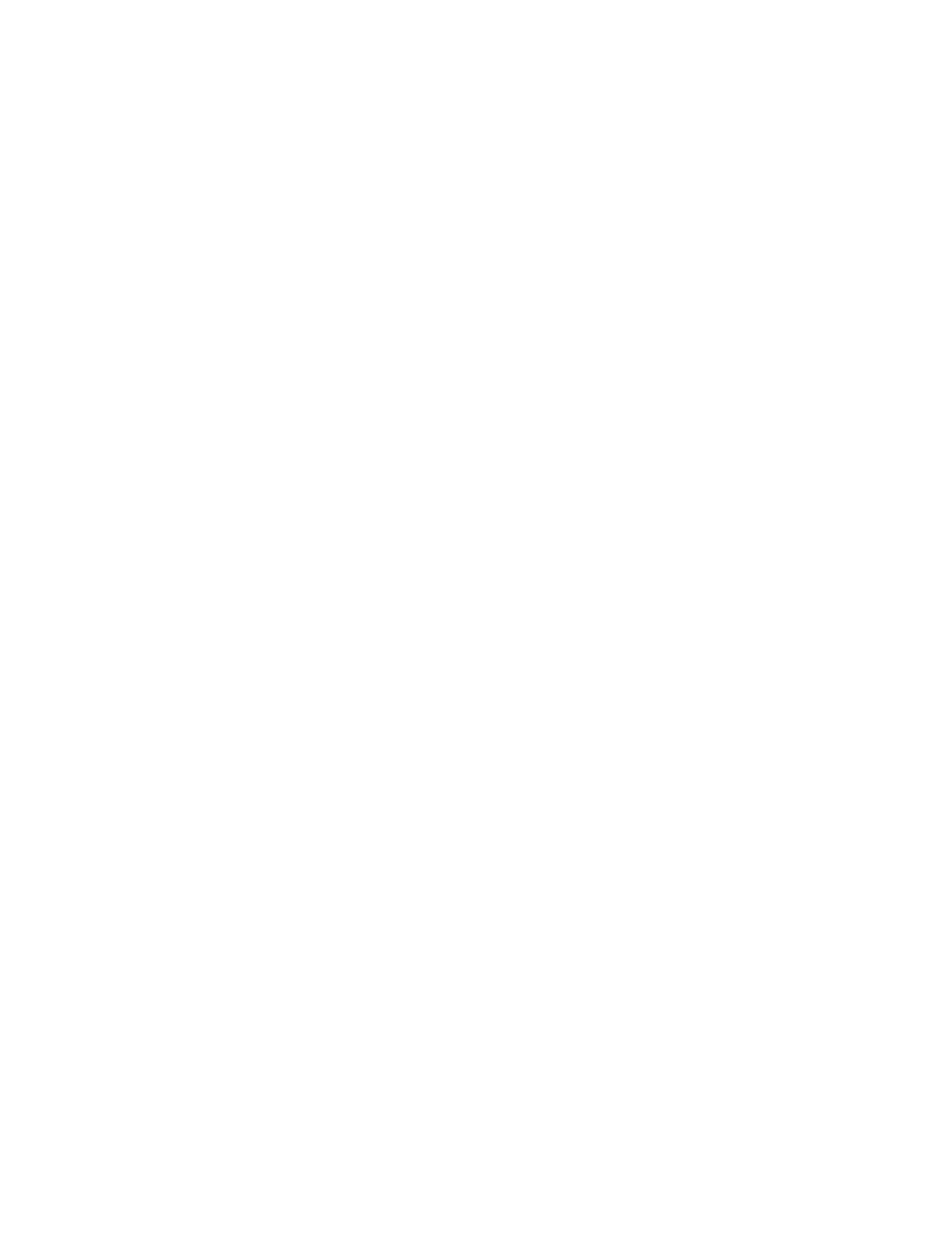#### **CONTENTS IN DETAIL**

#### **[FOREWORD BY R. E. VIEWER](#page-10-0) xi**

#### **[PART I](#page-14-0) [MI ALIQUAM DICTUM](#page-14-0)**

#### **[1](#page-16-0) [MORBI AC ORCI](#page-16-0) 3**

#### **[2](#page-20-0) [PROIN VEL URNA](#page-20-0) 7**

#### **[PART II](#page-26-0) [CURABITUR VITAE](#page-26-0)**

#### **[3](#page-28-0) [CURABITUR VITAE LECTUS](#page-28-0) 15** [Sed blandit, tortor a auctor imperdiet, wisi nibh ornare leo, ac dictum nibh enim eu orci](#page-29-0) 16 **[BIBLIOGRAPHY](#page-32-0) 19**

**[INDEX](#page-34-0) 21**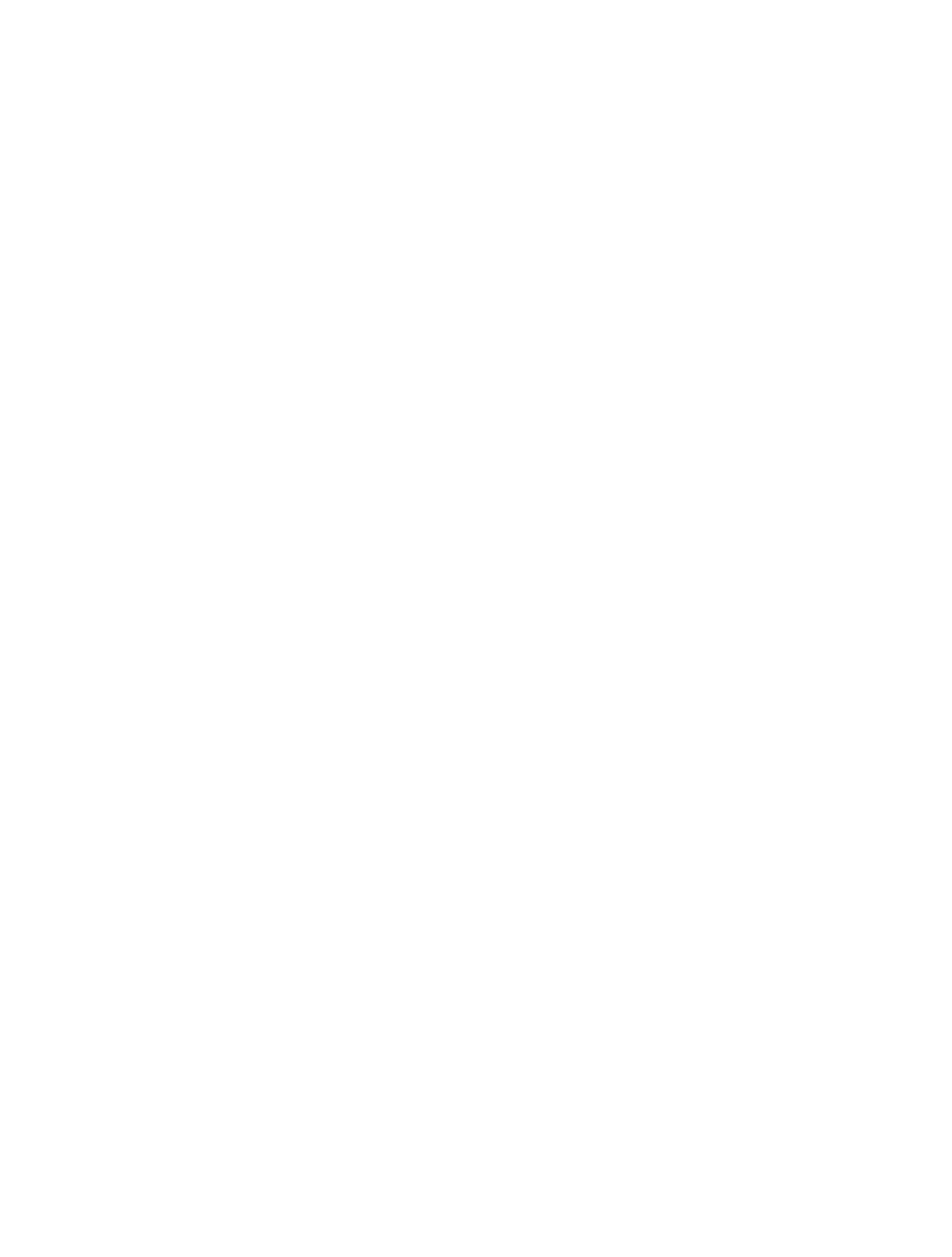#### **FOREWORD**

<span id="page-10-0"></span>Morbi justo. Aenean nec dolor. In hac habitasse platea dictumst. Proin nonummy porttitor velit. Sed sit amet leo nec metus rhoncus varius. Cras ante. Vestibulum commodo sem tincidunt massa. Nam justo. Aenean luctus, felis et condimentum lacinia, lectus enim pulvinar purus, non porta velit nisl sed eros. Suspendisse consequat. Mauris a dui et tortor mattis pretium. Sed nulla metus, volutpat id, aliquam eget, ullamcorper ut, ipsum. Morbi eu nunc. Praesent pretium. Duis aliquam pulvinar ligula. Ut blandit egestas justo. Quisque posuere metus viverra pede.

Vivamus sodales elementum neque. Vivamus dignissim accumsan neque. Sed at enim. Vestibulum nonummy interdum purus. Mauris ornare velit id nibh pretium ultricies. Fusce tempor pellentesque odio. Vivamus augue purus, laoreet in, scelerisque vel, commodo id, wisi. Duis enim. Nulla interdum, nunc eu semper eleifend, enim dolor pretium elit, ut commodo ligula nisl a est. Vivamus ante. Nulla leo massa, posuere nec, volutpat vitae, rhoncus eu, magna.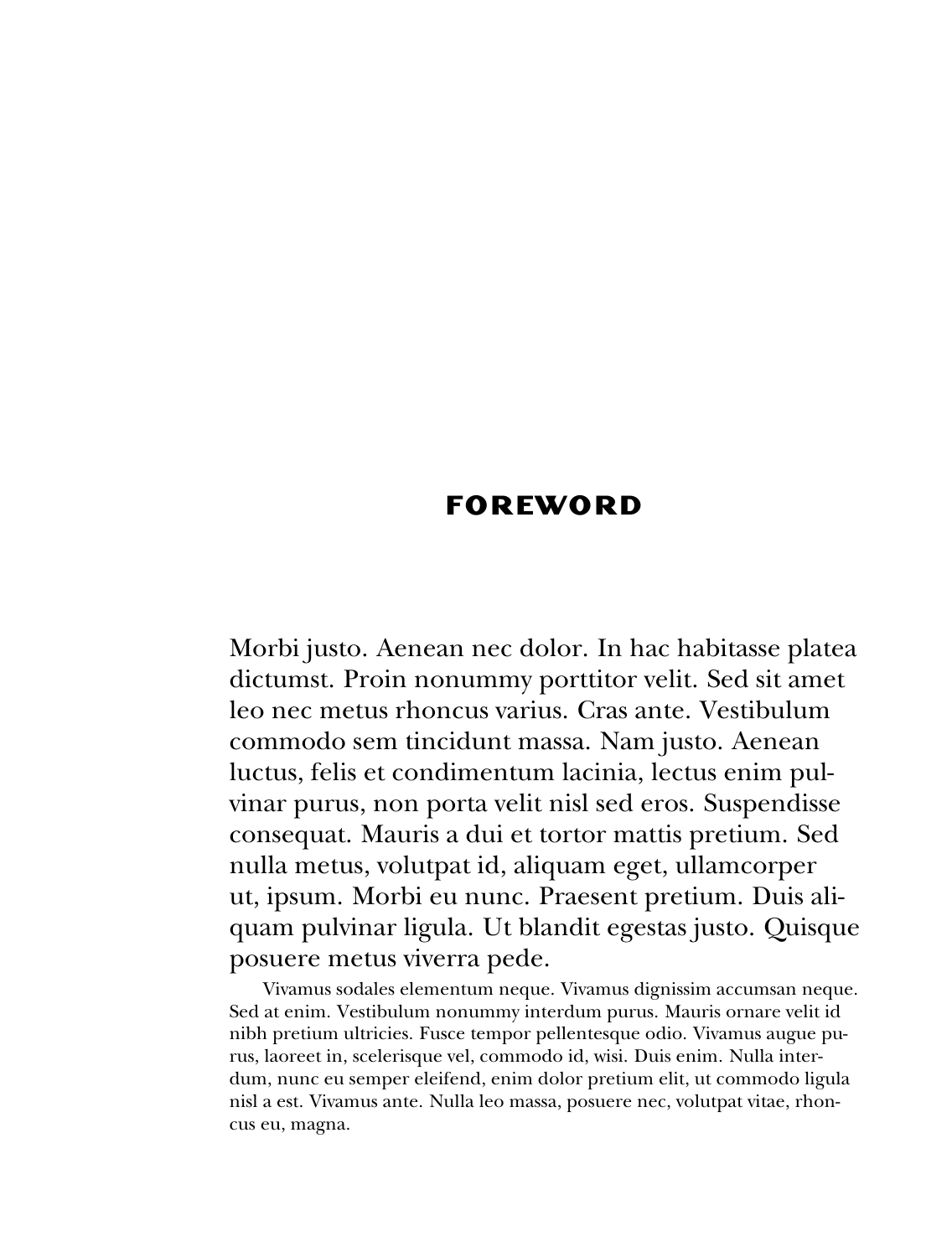Quisque facilisis auctor sapien. Pellentesque gravida hendrerit lectus. Mauris rutrum sodales sapien. Fusce hendrerit sem vel lorem. Integer pellentesque massa vel augue. Integer elit tortor, feugiat quis, sagittis et, ornare non, lacus. Vestibulum posuere pellentesque eros. Quisque venenatis ipsum dictum nulla. Aliquam quis quam non metus eleifend interdum. Nam eget sapien ac mauris malesuada adipiscing. Etiam eleifend neque sed quam. Nulla facilisi. Proin a ligula. Sed id dui eu nibh egestas tincidunt. Suspendisse arcu.

Maecenas dui. Aliquam volutpat auctor lorem. Cras placerat est vitae lectus. Curabitur massa lectus, rutrum euismod, dignissim ut, dapibus a, odio. Ut eros erat, vulputate ut, interdum non, porta eu, erat. Cras fermentum, felis in porta congue, velit leo facilisis odio, vitae consectetuer lorem quam vitae orci. Sed ultrices, pede eu placerat auctor, ante ligula rutrum tellus, vel posuere nibh lacus nec nibh. Maecenas laoreet dolor at enim. Donec molestie dolor nec metus. Vestibulum libero. Sed quis erat. Sed tristique. Duis pede leo, fermentum quis, consectetuer eget, vulputate sit amet, erat.

Donec vitae velit. Suspendisse porta fermentum mauris. Ut vel nunc non mauris pharetra varius. Duis consequat libero quis urna. Maecenas at ante. Vivamus varius, wisi sed egestas tristique, odio wisi luctus nulla, lobortis dictum dolor ligula in lacus. Vivamus aliquam, urna sed interdum porttitor, metus orci interdum odio, sit amet euismod lectus felis et leo. Praesent ac wisi. Nam suscipit vestibulum sem. Praesent eu ipsum vitae pede cursus venenatis. Duis sed odio. Vestibulum eleifend. Nulla ut massa. Proin rutrum mattis sapien. Curabitur dictum gravida ante.

Phasellus placerat vulputate quam. Maecenas at tellus. Pellentesque neque diam, dignissim ac, venenatis vitae, consequat ut, lacus. Nam nibh. Vestibulum fringilla arcu mollis arcu. Sed et turpis. Donec sem tellus, volutpat et, varius eu, commodo sed, lectus. Lorem ipsum dolor sit amet, consectetuer adipiscing elit. Quisque enim arcu, suscipit nec, tempus at, imperdiet vel, metus. Morbi volutpat purus at erat. Donec dignissim, sem id semper tempus, nibh massa eleifend turpis, sed pellentesque wisi purus sed libero. Nullam lobortis tortor vel risus. Pellentesque consequat nulla eu tellus. Donec velit. Aliquam fermentum, wisi ac rhoncus iaculis, tellus nunc malesuada orci, quis volutpat dui magna id mi. Nunc vel ante. Duis vitae lacus. Cras nec ipsum.

Morbi nunc. Aliquam consectetuer varius nulla. Phasellus eros. Cras dapibus porttitor risus. Maecenas ultrices mi sed diam. Praesent gravida velit at elit vehicula porttitor. Phasellus nisl mi, sagittis ac, pulvinar id, gravida sit amet, erat. Vestibulum est. Lorem ipsum dolor sit amet, consectetuer adipiscing elit. Curabitur id sem elementum leo rutrum hendrerit. Ut at mi. Donec tincidunt faucibus massa. Sed turpis quam, sollicitudin a, hendrerit eget, pretium ut, nisl. Duis hendrerit ligula. Nunc pulvinar congue urna.

Nunc velit. Nullam elit sapien, eleifend eu, commodo nec, semper sit amet, elit. Nulla lectus risus, condimentum ut, laoreet eget, viverra nec, odio. Proin lobortis. Curabitur dictum arcu vel wisi. Cras id nulla venenatis tortor congue ultrices. Pellentesque eget pede. Sed eleifend sagittis elit. Nam sed tellus sit amet lectus ullamcorper tristique. Mauris enim sem, tris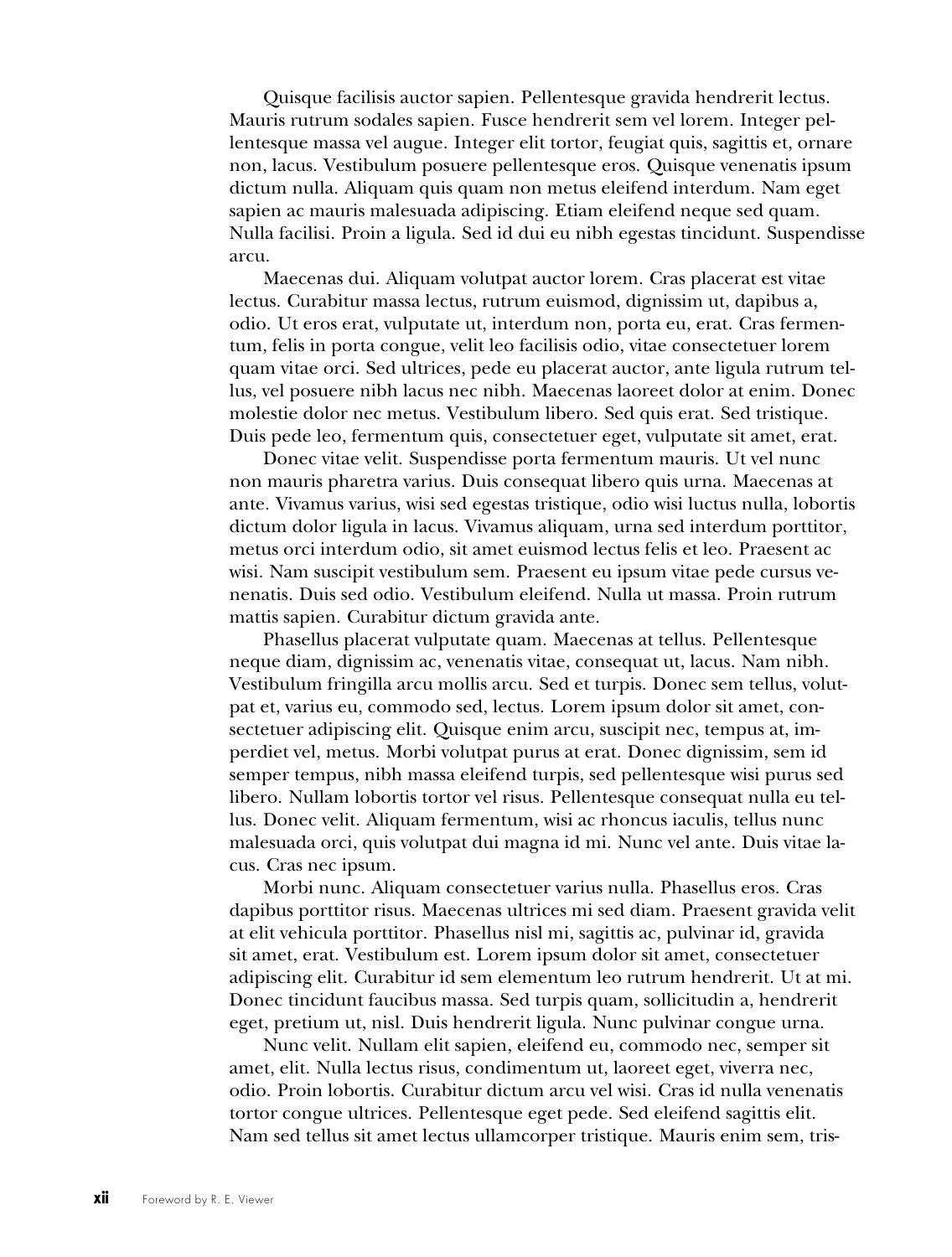<span id="page-12-0"></span>tique eu, accumsan at, scelerisque vulputate, neque. Quisque lacus. Donec et ipsum sit amet elit nonummy aliquet. Sed viverra nisl at sem. Nam diam. Mauris ut dolor. Curabitur ornare tortor cursus velit.

Morbi tincidunt posuere arcu. Cras venenatis est vitae dolor. Vivamus scelerisque semper mi. Donec ipsum arcu, consequat scelerisque, viverra id, dictum at, metus. Lorem ipsum dolor sit amet, consectetuer adipiscing elit. Ut pede sem, tempus ut, porttitor bibendum, molestie eu, elit. Suspendisse potenti. Sed id lectus sit amet purus faucibus vehicula. Praesent sed sem non dui pharetra interdum. Nam viverra ultrices magna.

Aenean laoreet aliquam orci. Nunc interdum elementum urna. Quisque erat. Nullam tempor neque. Maecenas velit nibh, scelerisque a, consequat ut, viverra in, enim. Duis magna. Donec odio neque, tristique et, tincidunt eu, rhoncus ac, nunc. Mauris malesuada malesuada elit. Etiam lacus mauris, pretium vel, blandit in, ultricies id, libero. Phasellus bibendum erat ut diam. In congue imperdiet lectus.

Aenean scelerisque. Fusce pretium porttitor lorem. In hac habitasse platea dictumst. Nulla sit amet nisl at sapien egestas pretium. Nunc non tellus. Vivamus aliquet. Nam adipiscing euismod dolor. Aliquam erat volutpat. Nulla ut ipsum. Quisque tincidunt auctor augue. Nunc imperdiet ipsum eget elit. Aliquam quam leo, consectetuer non, ornare sit amet, tristique quis, felis. Vestibulum ante ipsum primis in faucibus orci luctus et ultrices posuere cubilia Curae; Pellentesque interdum quam sit amet mi. Pellentesque mauris dui, dictum a, adipiscing ac, fermentum sit amet, lorem.

Ut quis wisi. Praesent quis massa. Vivamus egestas risus eget lacus. Nunc tincidunt, risus quis bibendum facilisis, lorem purus rutrum neque, nec porta tortor urna quis orci. Aenean aliquet, libero semper volutpat luctus, pede erat lacinia augue, quis rutrum sem ipsum sit amet pede. Vestibulum aliquet, nibh sed iaculis sagittis, odio dolor blandit augue, eget mollis urna tellus id tellus. Aenean aliquet aliquam nunc. Nulla ultricies justo eget orci. Phasellus tristique fermentum leo. Sed massa metus, sagittis ut, semper ut, pharetra vel, erat. Aliquam quam turpis, egestas vel, elementum in, egestas sit amet, lorem. Duis convallis, wisi sit amet mollis molestie, libero mauris porta dui, vitae aliquam arcu turpis ac sem. Aliquam aliquet dapibus metus.

Vivamus commodo eros eleifend dui. Vestibulum in leo eu erat tristique mattis. Cras at elit. Cras pellentesque. Nullam id lacus sit amet libero aliquet hendrerit. Proin placerat, mi non elementum laoreet, eros elit tincidunt magna, a rhoncus sem arcu id odio. Nulla eget leo a leo egestas facilisis. Curabitur quis velit. Phasellus aliquam, tortor nec ornare rhoncus, purus urna posuere velit, et commodo risus tellus quis tellus. Vivamus leo turpis, tempus sit amet, tristique vitae, laoreet quis, odio. Proin scelerisque bibendum ipsum. Etiam nisl. Praesent vel dolor. Pellentesque vel magna. Curabitur urna. Vivamus congue urna in velit. Etiam ullamcorper elementum dui. Praesent non urna. Sed placerat quam non mi. Pellentesque diam magna, ultricies eget, ultrices placerat, adipiscing rutrum, sem.

**R. E. Viewer New York December 2007**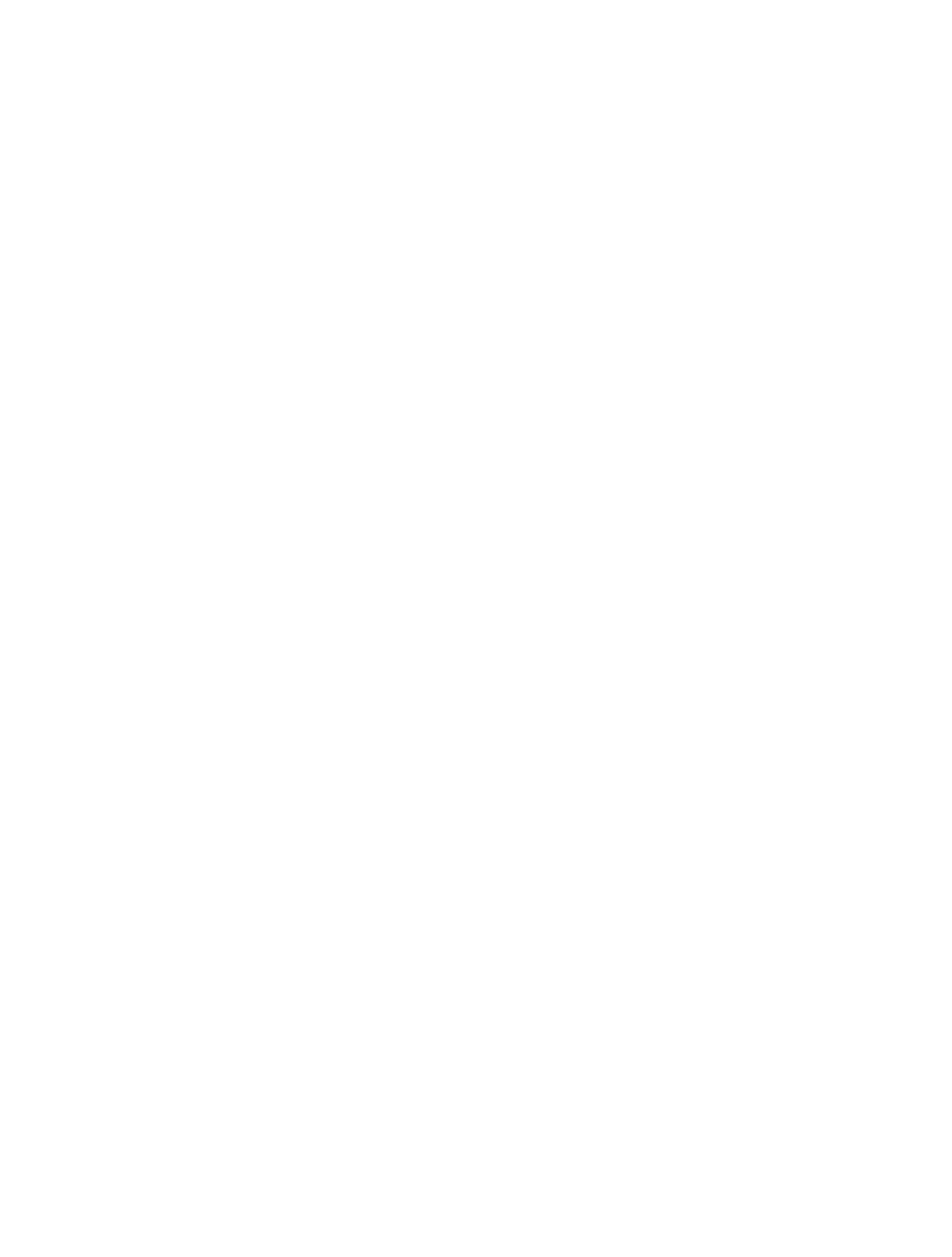### <span id="page-14-0"></span>**PART I**

#### **MI ALIQUAM DICTUM**

Vivamus adipiscing. Curabitur imperdiet tempus turpis. Vivamus sapien dolor, congue venenatis, euismod eget, porta rhoncus, magna. Proin condimentum pretium enim. Fusce fringilla, libero et venenatis facilisis, eros enim cursus arcu, vitae facilisis odio augue vitae orci. Aliquam varius nibh ut odio. Sed condimentum condimentum nunc. Pellentesque eget massa. Pellentesque quis mauris. Donec ut ligula ac pede pulvinar lobortis. Pellentesque euismod. Class aptent taciti sociosqu ad litora torquent per conubia nostra, per inceptos hymenaeos. Praesent elit. Ut laoreet ornare est. Phasellus gravida vulputate nulla. Donec sit amet arcu ut sem tempor malesuada. Praesent hendrerit augue in urna. Proin enim ante, ornare vel, consequat ut, blandit in, justo. Donec felis elit, dignissim sed, sagittis ut, ullamcorper a, nulla. Aenean pharetra vulputate odio.

Quisque enim. Proin velit neque, tristique eu, eleifend eget, vestibulum nec, lacus. Vivamus odio. Duis odio urna, vehicula in, elementum aliquam,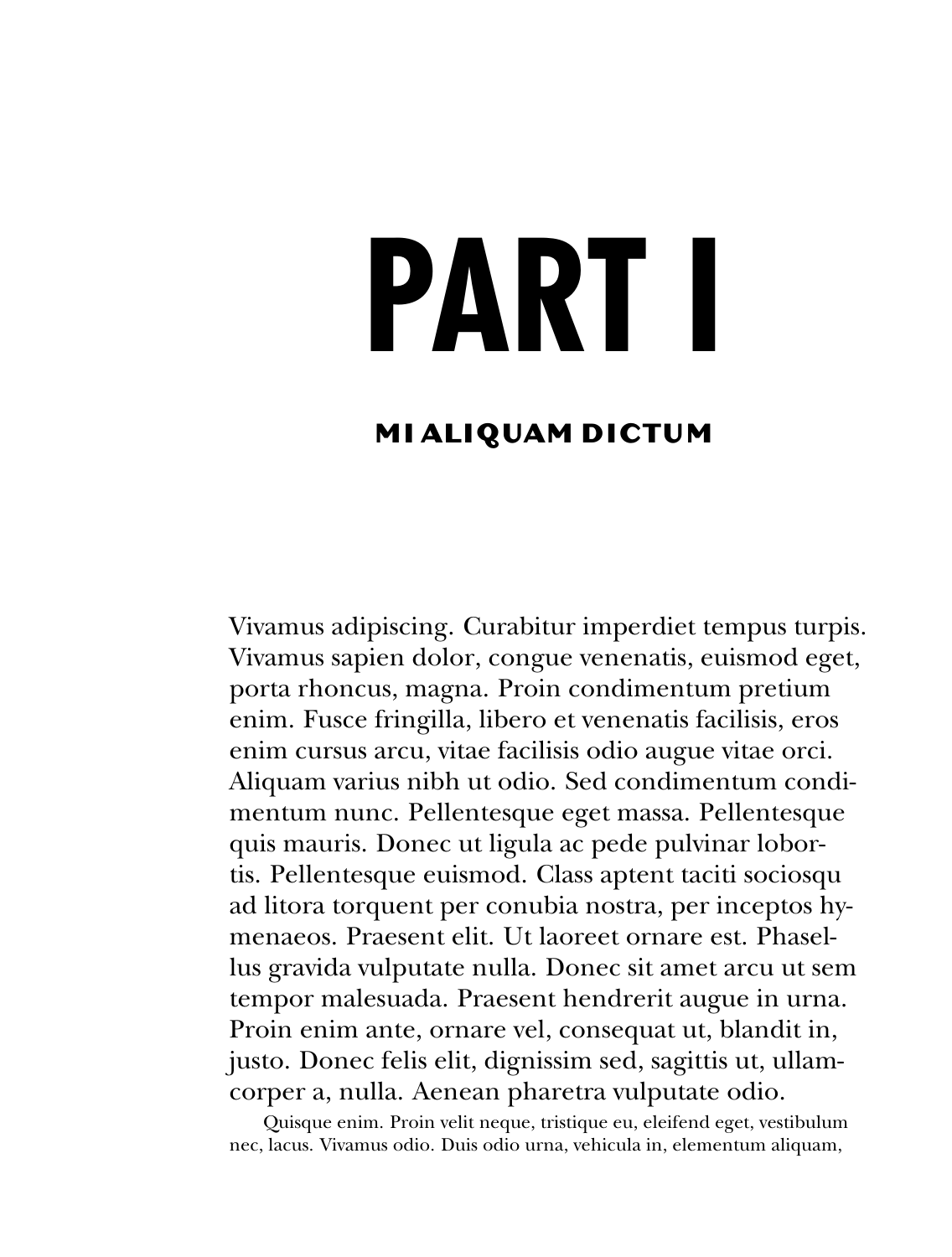aliquet laoreet, tellus. Sed velit. Sed vel mi ac elit aliquet interdum. Etiam sapien neque, convallis et, aliquet vel, auctor non, arcu. Aliquam suscipit aliquam lectus. Proin tincidunt magna sed wisi. Integer blandit lacus ut lorem. Sed luctus justo sed enim.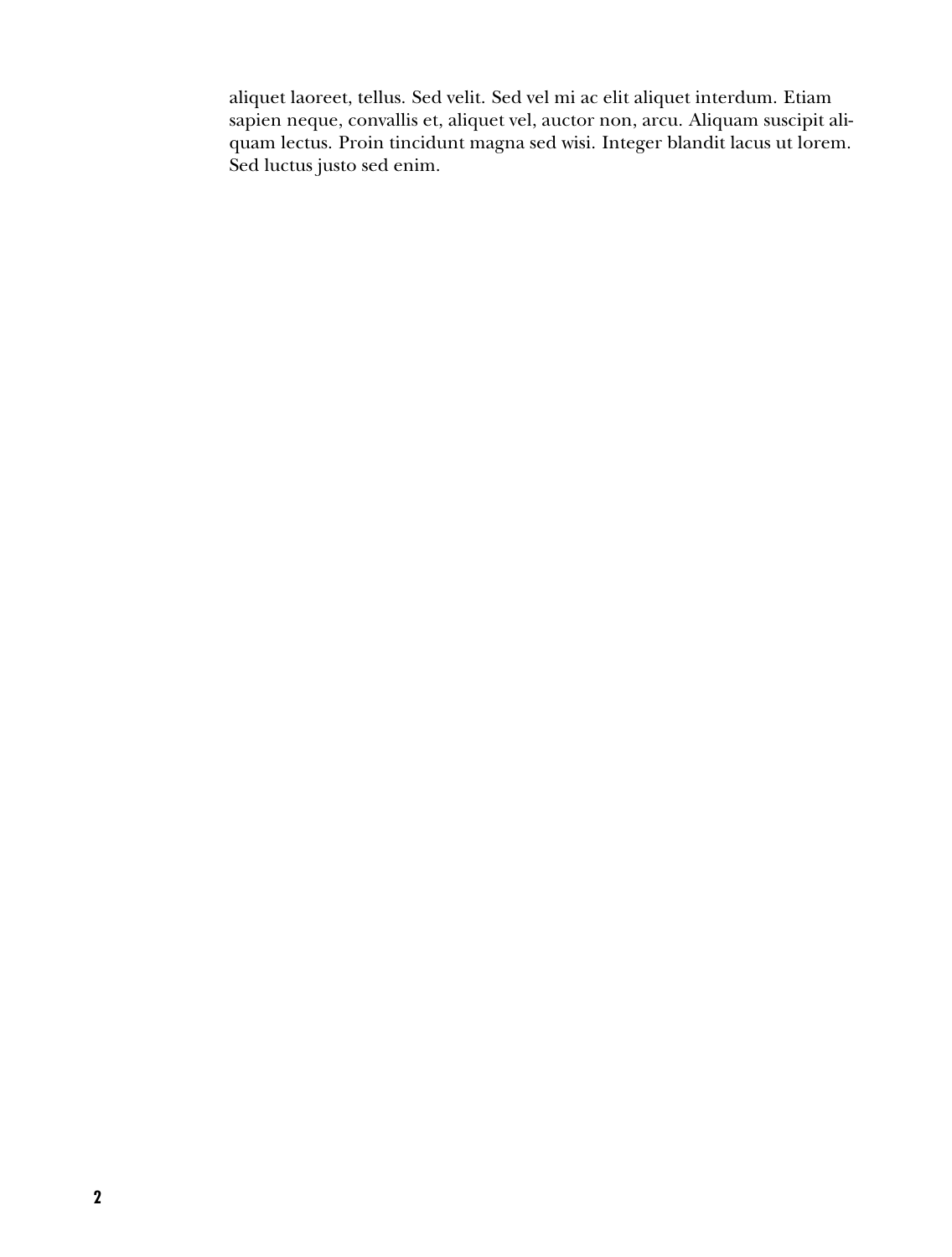#### **MORB I AC ORC I ET N ISL HENDRER IT MOLL IS**

<span id="page-16-2"></span><span id="page-16-0"></span>**1**



Fusce adipiscing justo nec ante. Nullam in enim. Pellentesque felis orci, sagittis ac, malesuada et, facilisis in, ligula. Nunc non magna sit amet mi aliquam dictum.

#### **Quisque aliquam ipsum sed turpis**

<span id="page-16-1"></span>Lorem ipsum dolor sit amet, consectetuer adipiscing elit. Ut purus elit, vestibulum ut, placerat ac, adipiscing vitae, felis. Curabitur dictum gravida mauris. Nam arcu libero, nonummy eget, consectetuer id, vulputate a, magna. Donec vehicula augue eu neque. Pellentesque habitant morbi tristique senectus et netus et malesuada fames ac turpis egestas. Mauris ut leo. Cras viverra metus rhoncus sem. Nulla et lectus vestibulum urna fringilla ultrices. Phasellus eu tellus sit amet tortor gravida placerat. Integer sapien est, iaculis in, pretium quis, viverra ac, nunc. Praesent eget sem vel leo ultrices bibendum. Aenean faucibus. Morbi dolor nulla, malesuada eu, pulvinar at, mollis ac, nulla. Curabitur auctor semper nulla. Donec varius orci eget risus. Duis nibh mi, congue eu, accumsan eleifend, sagittis quis, diam. Duis eget orci sit amet orci dignissim rutrum.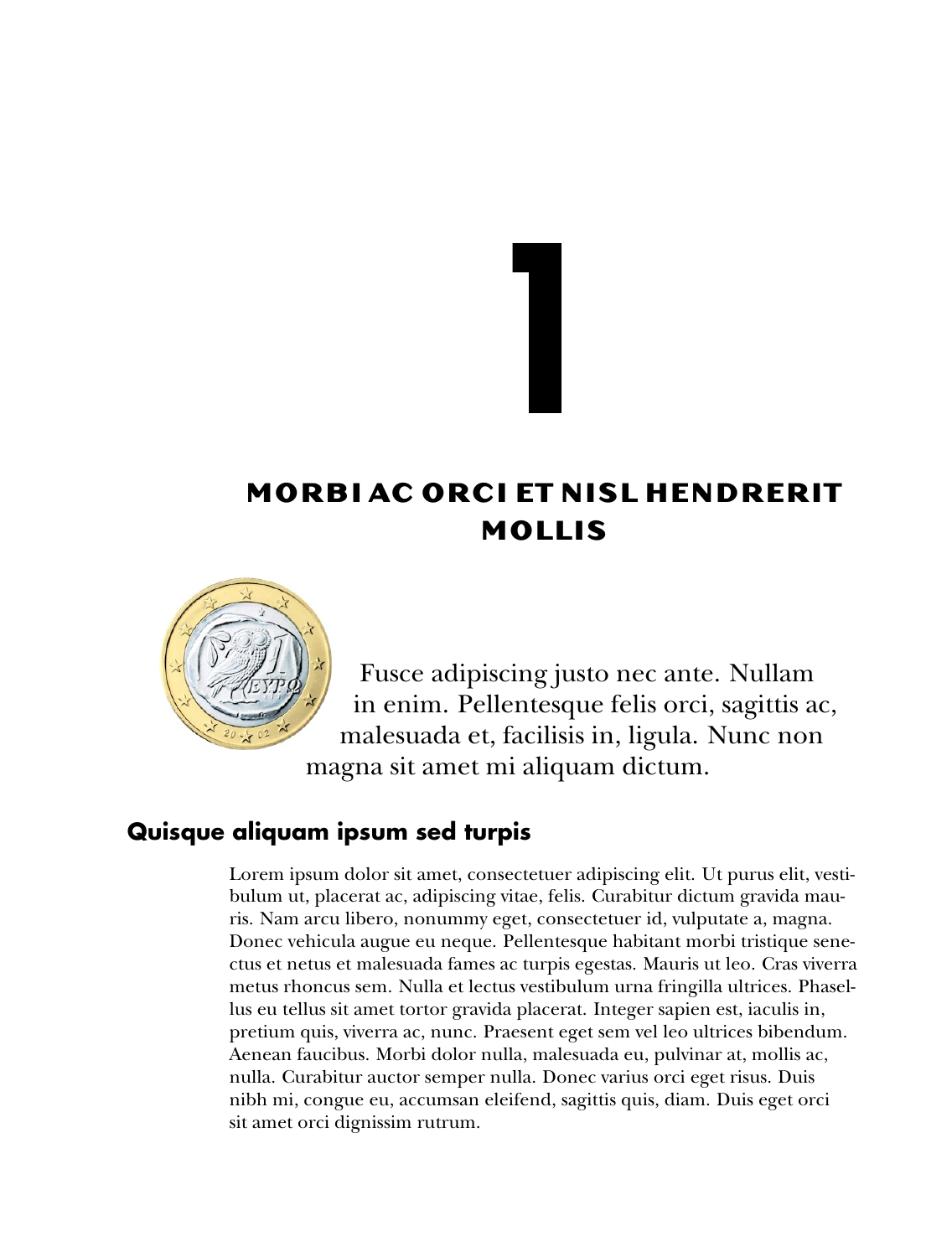<span id="page-17-3"></span>Nam dui ligula, *fringilla a*, euismod sodales, sollicitudin vel, wisi. Morbi auctor lorem non justo. Nam lacus libero, pretium at, lobortis vitae, ultricies et, tellus. Donec **aliquet,** tortor sed accumsan bibendum, erat ligula aliquet magna, vitae ornare odio metus a mi.

Morbi ac orci et nisl hendrerit mollis. Proin tellus est, luctus vitae, molestie a, mattis et, mauris. Donec tempor. Pellentesque habitant morbi tristique senectus et netus et malesuada fames ac turpis egestas. Duis ante felis, dignissim id, blandit in, suscipit vel, dolor. Suspendisse ut massa. Cras nec ante[1](#page-17-1) . *Pellentesque* a nulla. Cum sociis natoque penatibus et magnis dis parturient montes, nascetur ridiculus mus. Aliquam tincidunt urna. Nulla ullamcorper vestibulum turpis. Pellentesque cursus luctus mauris<sup>[2](#page-17-2)</sup>.

Suspendisse vitae elit. Aliquam arcu neque, ornare in, ullamcorper quis, commodo eu, libero. Fusce sagittis erat at erat tristique mollis. Maecenas sapien libero, molestie et, lobortis in, sodales eget, dui. Morbi ultrices rutrum lorem. Nam elementum ullamcorper leo. Morbi dui. Aliquam sagittis. Nunc placerat. Pellentesque tristique sodales est. Maecenas imperdiet lacinia velit. Cras non urna. Morbi eros pede, suscipit ac, varius vel, egestas non, eros. Praesent malesuada, diam id pretium elementum, eros sem dictum tortor, vel consectetuer odio sem sed wisi.

#### **Nunc non magna sit amet mi aliquam dictum**

<span id="page-17-0"></span>Phasellus id magna. Duis malesuada interdum arcu. Integer metus. Morbi pulvinar pellentesque mi. Suspendisse sed est eu magna molestie egestas. Quisque mi lorem, pulvinar eget, egestas quis, luctus at, ante. Proin auctor vehicula purus. Fusce ac nisl aliquam ante hendrerit pellentesque. Class aptent taciti sociosqu ad litora torquent per conubia nostra, per inceptos hymenaeos. Morbi wisi. Etiam arcu mauris, facilisis sed, eleifend non, nonummy ut, pede. Cras ut lacus tempor metus mollis placerat. Vivamus eu tortor vel metus interdum malesuada.

Sed eleifend, eros sit amet faucibus elementum, urna sapien consectetuer mauris, quis egestas leo justo non risus. Morbi non felis ac libero vulputate fringilla. Mauris libero eros, lacinia non, sodales quis, dapibus porttitor,

<span id="page-17-1"></span><sup>&</sup>lt;sup>1</sup> Quisque ullamcorper placerat ipsum. Cras nibh. Morbi vel justo vitae lacus tincidunt ultrices. Lorem ipsum dolor sit amet, consectetuer adipiscing elit. In hac habitasse platea dictumst. Integer tempus convallis augue. Etiam facilisis. Nunc elementum fermentum wisi. Aenean placerat. Ut imperdiet, enim sed gravida sollicitudin, felis odio placerat quam, ac pulvinar elit purus eget enim. Nunc vitae tortor. Proin tempus nibh sit amet nisl. Vivamus quis tortor vitae risus porta vehicula.

<span id="page-17-2"></span><sup>2</sup> Nulla malesuada porttitor diam. Donec felis erat, congue non, volutpat at, tincidunt tristique, libero. Vivamus viverra fermentum felis. Donec nonummy pellentesque ante. Phasellus adipiscing semper elit. Proin fermentum massa ac quam. Sed diam turpis, molestie vitae, placerat a, molestie nec, leo. Maecenas lacinia. Nam ipsum ligula, eleifend at, accumsan nec, suscipit a, ipsum. Morbi blandit ligula feugiat magna. Nunc eleifend consequat lorem. Sed lacinia nulla vitae enim. Pellentesque tincidunt purus vel magna. Integer non enim. Praesent euismod nunc eu purus. Donec bibendum quam in tellus. Nullam cursus pulvinar lectus. Donec et mi. Nam vulputate metus eu enim. Vestibulum pellentesque felis eu massa.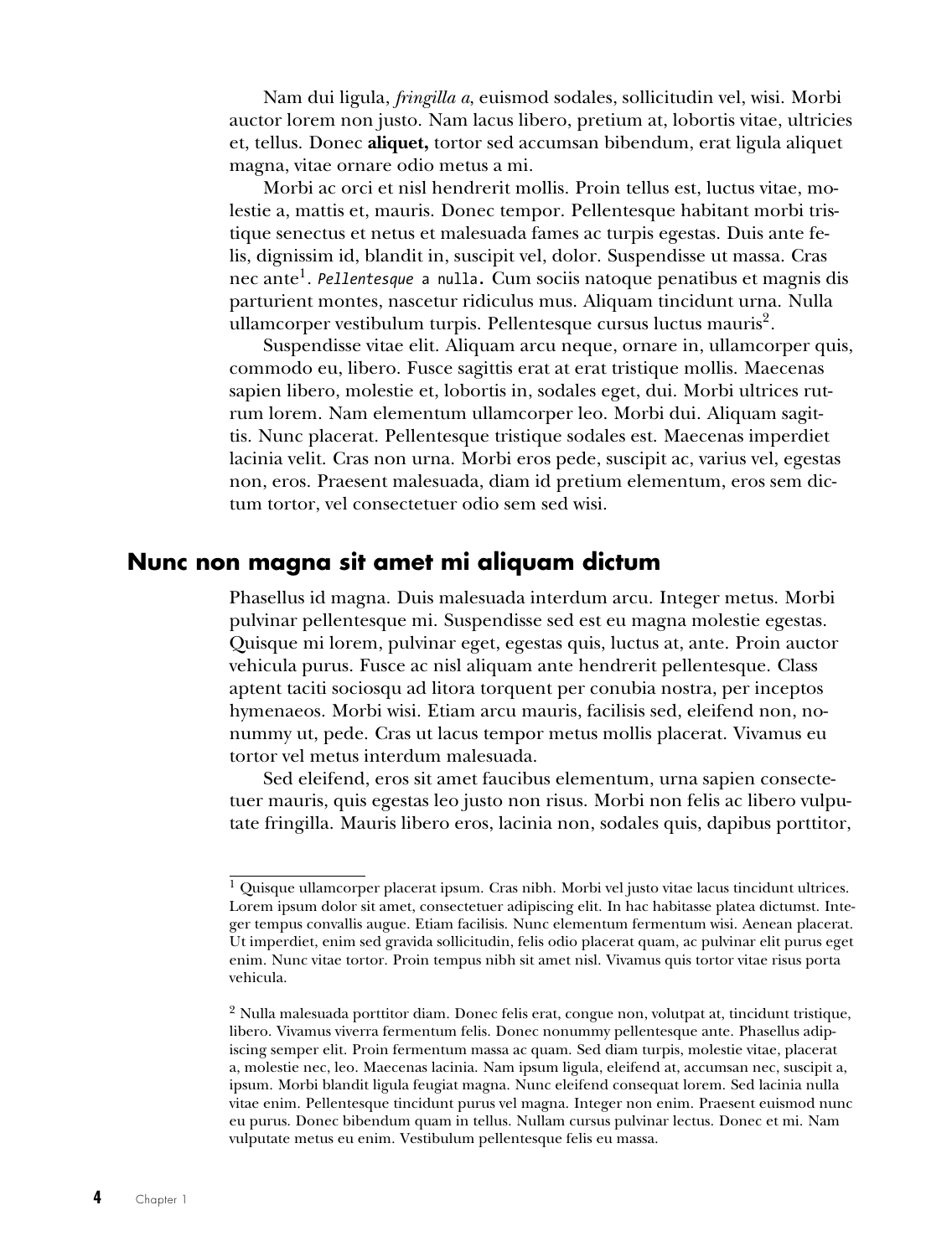pede. Class aptent taciti sociosqu ad litora torquent per conubia nostra, per inceptos hymenaeos. Morbi dapibus mauris condimentum nulla. Cum sociis natoque penatibus et magnis dis parturient montes, nascetur ridiculus mus. Etiam sit amet erat. Nulla varius. Etiam tincidunt dui vitae turpis. Donec leo. Morbi vulputate convallis est. Integer aliquet. Pellentesque aliquet sodales urna.

#### **Nam sed augue**

<span id="page-18-0"></span>Nullam eleifend justo in nisl. In hac habitasse platea dictumst. Morbi nonummy. Aliquam ut felis. In velit leo, dictum vitae, posuere id, vulputate nec, ante. Maecenas vitae pede nec dui dignissim suscipit. Morbi magna. Vestibulum id purus eget velit laoreet laoreet. Praesent sed leo vel nibh convallis blandit. Ut rutrum. Donec nibh. Donec interdum. Fusce sed pede sit amet elit rhoncus ultrices. Nullam at enim vitae pede vehicula iaculis.

Class aptent taciti sociosqu ad litora torquent per conubia nostra, per inceptos hymenaeos. Aenean nonummy turpis id odio. Integer euismod imperdiet turpis. Ut nec leo nec diam imperdiet lacinia. Etiam eget lacus eget mi ultricies posuere. In placerat tristique tortor. Sed porta vestibulum metus. Nulla iaculis sollicitudin pede. Fusce luctus tellus in dolor. Curabitur auctor velit a sem. Morbi sapien. Class aptent taciti sociosqu ad litora torquent per conubia nostra, per inceptos hymenaeos. Donec adipiscing urna vehicula nunc. Sed ornare leo in leo. In rhoncus leo ut dui. Aenean dolor quam, volutpat nec, fringilla id, consectetuer vel, pede.

#### **Pellentesque tincidunt cursus felis**

Nulla malesuada risus ut urna. Aenean pretium velit sit amet metus. Duis iaculis. In hac habitasse platea dictumst. Nullam molestie turpis eget nisl. Duis a massa id pede dapibus ultricies. Sed eu leo. In at mauris sit amet tortor bibendum varius. Phasellus justo risus, posuere in, sagittis ac, varius vel, tortor. Quisque id enim. Phasellus consequat, libero pretium nonummy fringilla, tortor lacus vestibulum nunc, ut rhoncus ligula neque id justo. Nullam accumsan euismod nunc. Proin vitae ipsum ac metus dictum tempus. Nam ut wisi. Quisque tortor felis, interdum ac, sodales a, semper a, sem. Curabitur in velit sit amet dui tristique sodales. Vivamus mauris pede, lacinia eget, pellentesque quis, scelerisque eu, est. Aliquam risus. Quisque bibendum pede eu dolor.

Donec tempus neque vitae est. Aenean egestas odio sed risus ullamcorper ullamcorper. Sed in nulla a tortor tincidunt egestas. Nam sapien tortor, elementum sit amet, aliquam in, porttitor faucibus, enim. Nullam congue suscipit nibh. Quisque convallis. Praesent arcu nibh, vehicula eget, accumsan eu, tincidunt a, nibh. Suspendisse vulputate, tortor quis adipiscing viverra, lacus nibh dignissim tellus, eu suscipit risus ante fringilla diam. Quisque a libero vel pede imperdiet aliquet. Pellentesque nunc nibh, eleifend a, consequat consequat, hendrerit nec, diam. Sed urna. Maecenas laoreet eleifend neque. Vivamus purus odio, eleifend non, iaculis a, ultrices sit amet, urna. Mauris faucibus odio vitae risus. In nisl. Praesent purus.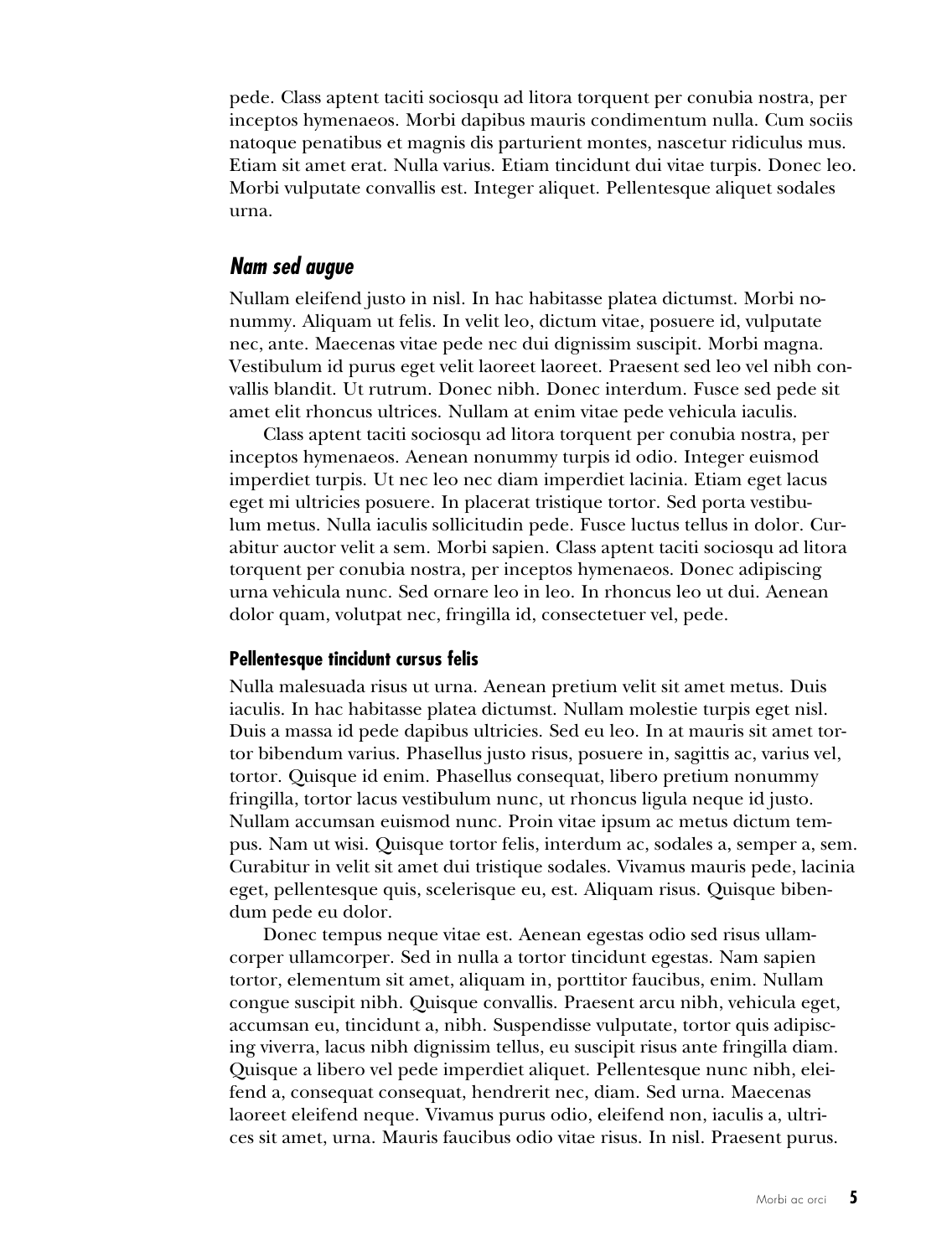Integer iaculis, sem eu egestas lacinia, lacus pede scelerisque augue, in ullamcorper dolor eros ac lacus. Nunc in libero.

Fusce suscipit cursus sem. Vivamus risus mi, egestas ac, imperdiet varius, faucibus quis, leo. Aenean tincidunt. Donec suscipit. Cras id justo quis nibh scelerisque dignissim. Aliquam sagittis elementum dolor. Aenean consectetuer justo in pede. Curabitur ullamcorper ligula nec orci. Aliquam purus turpis, aliquam id, ornare vitae, porttitor non, wisi. Maecenas luctus porta lorem. Donec vitae ligula eu ante pretium varius. Proin tortor metus, convallis et, hendrerit non, scelerisque in, urna. Cras quis libero eu ligula bibendum tempor. Vivamus tellus quam, malesuada eu, tempus sed, tempor sed, velit. Donec lacinia auctor libero.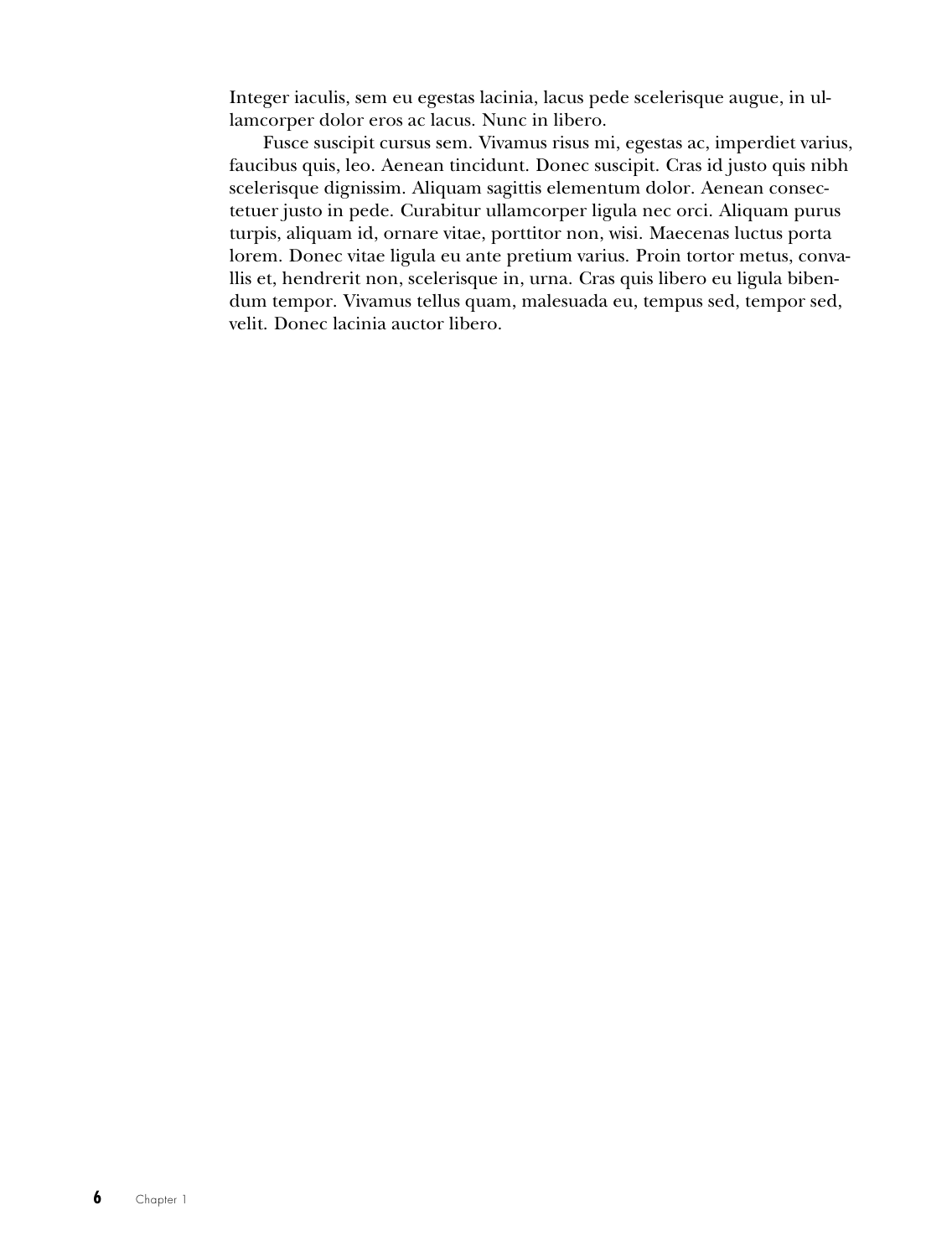# <span id="page-20-2"></span><span id="page-20-0"></span>**2**

#### **PRO IN VEL URNA**



Aenean imperdiet<sup>[1](#page-20-1)</sup>. Vestibulum ante ipsum primis in faucibus orci luctus et ultrices posuere cubilia Curae; Donec lacinia nonummy lectus. Proin vel urna. Fusce sit amet

#### orci ac magna iaculis pharetra.

Fusce adipiscing justo nec ante. Nullam in enim. Pellentesque felis orci, sagittis ac, malesuada et, facilisis in, ligula. Nunc non magna sit amet mi aliquam dictum. In mi. Curabitur sollicitudin justo sed quam. Aenean imperdiet.

- 1. Aenean adipiscing auctor est.
- 2. Morbi quam arcu, malesuada sed, volutpat et, elementum sit amet, libero. Duis accumsan.
- 3. Curabitur urna.
- 4. In sed ipsum.

Maecenas enim. Proin quis neque nec tortor sollicitudin volutpat. Sed at ante. Sed vitae mauris non ante egestas hendrerit. Cum sociis natoque penatibus et magnis dis parturient montes, nascetur ridiculus mus. In venenatis facilisis magna. Phasellus purus. Cras quis mauris. Aliquam eget

<span id="page-20-1"></span><sup>&</sup>lt;sup>1</sup> Quisque aliquam ipsum sed turpis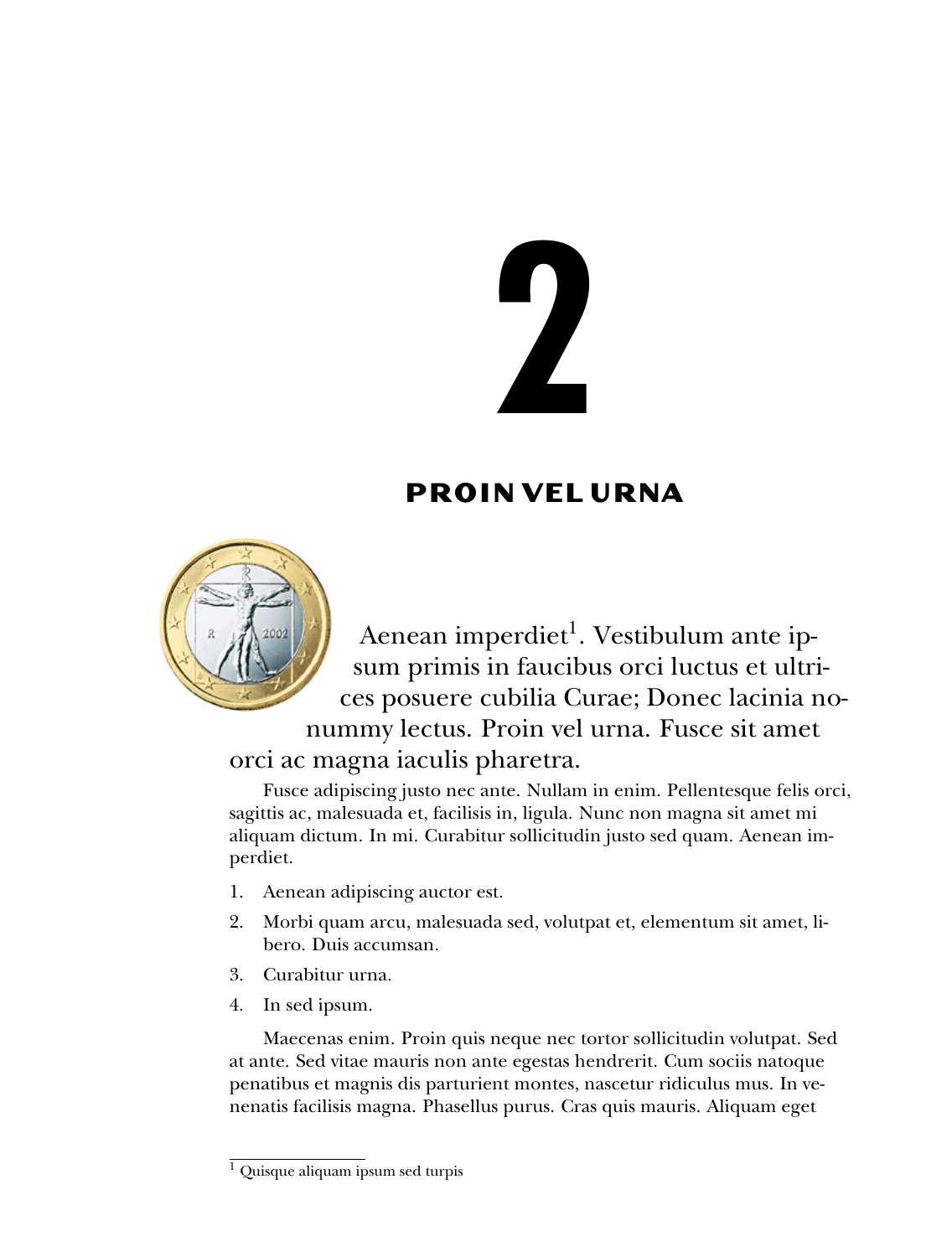<span id="page-21-1"></span>

Figure 2-1: Pellentesque laoreet velit nec justo

magna. Donec rutrum sagittis mi. Morbi elementum, est sit amet sollicitudin feugiat, orci magna semper risus, eu congue nulla metus vel elit. Nunc tempor ornare mi. Integer justo odio, suscipit tincidunt, fermentum eu, tincidunt et, libero. Vestibulum vestibulum, urna et suscipit imperdiet, nulla ante fermentum erat, at laoreet lorem lectus sed metus. Fusce ante sem, posuere in, vehicula a, posuere sed, ante. Phasellus magna. Maecenas sit amet diam. Nunc at nibh sit amet augue tristique gravida.

- Donec lobortis nibh.
- Duis mattis.
- Sed cursus lectus quis odio.
- Phasellus arcu.
- Praesent imperdiet dui in sapien.
- Vestibulum tellus pede, auctor a, pellentesque sit amet, vulputate sed, purus.
- Nunc pulvinar, dui at eleifend adipiscing, tellus nulla placerat massa, sed condimentum nulla tellus sed ligula. Nulla vitae odio sit amet leo imperdiet blandit. In vel massa. Maecenas varius dui at turpis. Sed odio.

#### **Donec vel augue**

<span id="page-21-0"></span>Donec vel augue. Morbi a turpis sed libero consequat porta. Quisque lacinia consequat odio. Sed vehicula sollicitudin purus. Vestibulum eget est. In hac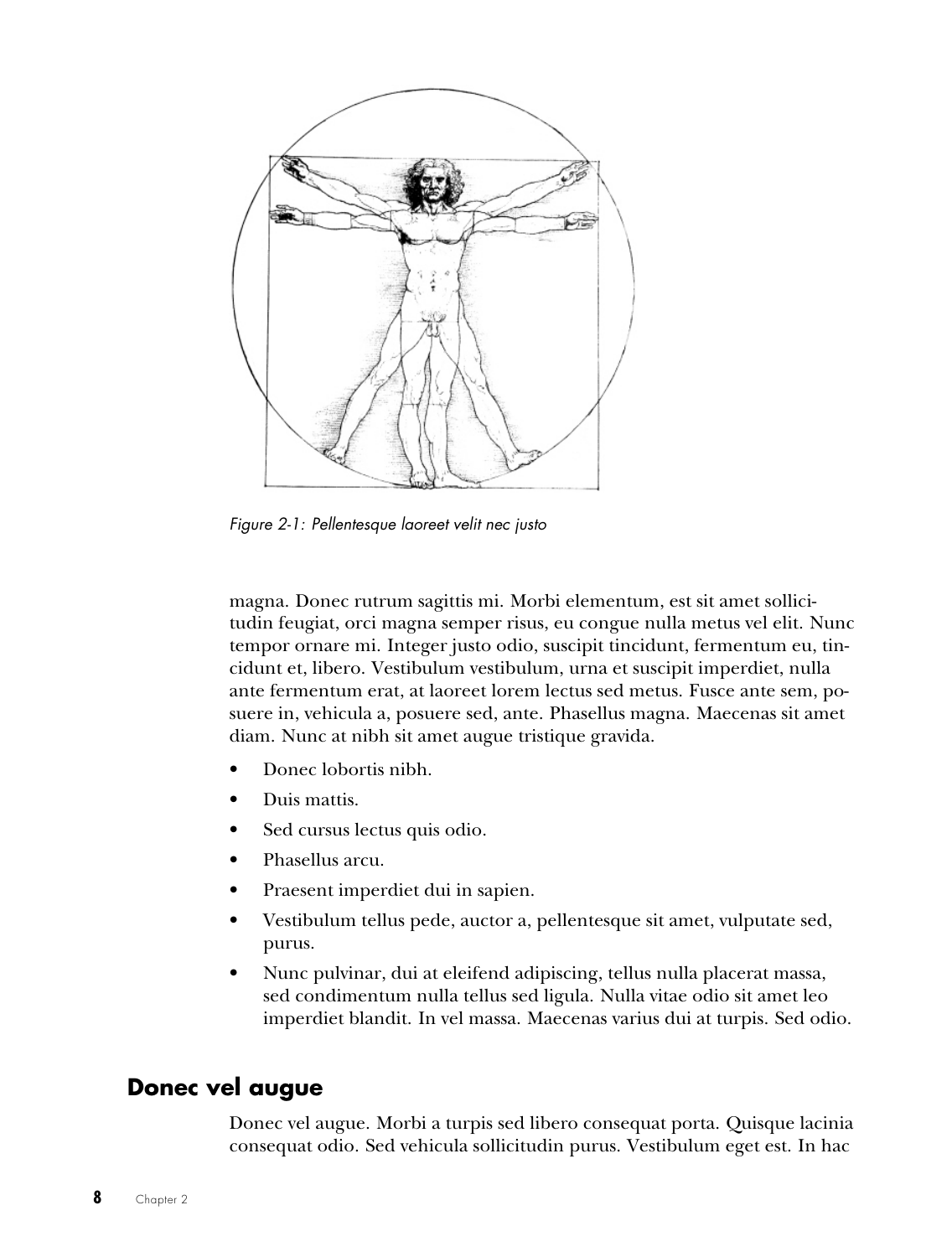habitasse platea dictumst. Sed blandit, tortor a auctor imperdiet, wisi nibh ornare leo, ac dictum nibh enim eu orci. Pellentesque habitant morbi tristique senectus et netus et malesuada fames ac turpis egestas. Aliquam tincidunt ullamcorper justo. Etiam accumsan lacus nec ante. Ut dictum luctus mauris. Ut metus. Maecenas gravida. Proin iaculis. Integer convallis, justo iaculis ullamcorper sollicitudin, lectus neque tincidunt mi, at condimentum sem quam vel diam. Aenean sit amet purus.

> Nam quis ante. Nullam interdum quam in eros. Sed eleifend libero eu tellus consequat fermentum. Nullam pellentesque risus ut augue. Vestibulum eu tellus. Integer eleifend suscipit urna. Fusce porttitor leo et odio. Vivamus vehicula justo a nisl. In rutrum, purus ut dictum auctor, dolor velit accumsan dolor, eu convallis augue dui ac lectus.

Vestibulum at lectus. Vestibulum dapibus placerat magna. Suspendisse dolor urna, condimentum sit amet, euismod a, adipiscing a, enim. Aliquam erat volutpat. Donec imperdiet dolor non mi. Phasellus magna metus, dictum sit amet, laoreet non, dictum vel, dui. Suspendisse potenti. Nunc turpis risus, porta vel, pharetra id, eleifend vitae, justo. Duis pulvinar dolor sit amet urna. Integer eu eros. Nulla facilisi. Duis dui. Nullam vitae quam. Morbi a nunc in elit sodales euismod. Nunc sed orci. Etiam malesuada metus vitae felis. Suspendisse imperdiet velit in tellus.

> Sed gravida lectus ut purus. Morbi laoreet magna. Pellentesque eu wisi. Proin turpis. Integer sollicitudin augue nec dui. Fusce lectus. Vivamus faucibus nulla nec lacus. Integer diam. Pellentesque sodales, enim feugiat cursus volutpat, sem mauris dignissim mauris, quis consequat sem est fermentum ligula. Nullam justo lectus, condimentum sit amet, posuere a, fringilla mollis, felis. Morbi nulla nibh, pellentesque at, nonummy eu, sollicitudin nec, ipsum. Cras neque. Nunc augue. Nullam vitae quam id quam pulvinar blandit. Nunc sit amet orci. Aliquam erat elit, pharetra nec, aliquet a, gravida in, mi. Quisque urna enim, viverra quis, suscipit quis, tincidunt ut, sapien. Cras placerat consequat sem. Curabitur ac diam. Curabitur diam tortor, mollis et, viverra ac, tempus vel, metus.

> Curabitur ac lorem. Vivamus non justo in dui mattis posuere. Etiam accumsan ligula id pede. Maecenas tincidunt diam nec velit. Praesent convallis sapien ac est. Aliquam ullamcorper euismod nulla. Integer mollis enim vel tortor. Nulla sodales placerat nunc. Sed tempus rutrum wisi. Duis accumsan gravida purus. Nunc nunc. Etiam facilisis dui eu sem. Vestibulum semper. Praesent eu eros. Vestibulum tellus nisl, dapibus id, vestibulum sit amet, placerat ac, mauris. Maecenas et elit ut erat placerat dictum. Nam feugiat, turpis et sodales volutpat, wisi quam rhoncus neque, vitae aliquam ipsum sapien vel enim. Maecenas suscipit cursus mi.

Aliquam tortor. Morbi ipsum massa, imperdiet non, consectetuer vel, feugiat vel, lorem. Quisque eget lorem nec elit malesuada vestibulum. Quisque sollicitudin ipsum vel sem. Nulla enim. Proin nonummy felis vitae felis. Nullam pellentesque. Duis rutrum feugiat felis. Mauris vel pede sed libero tin-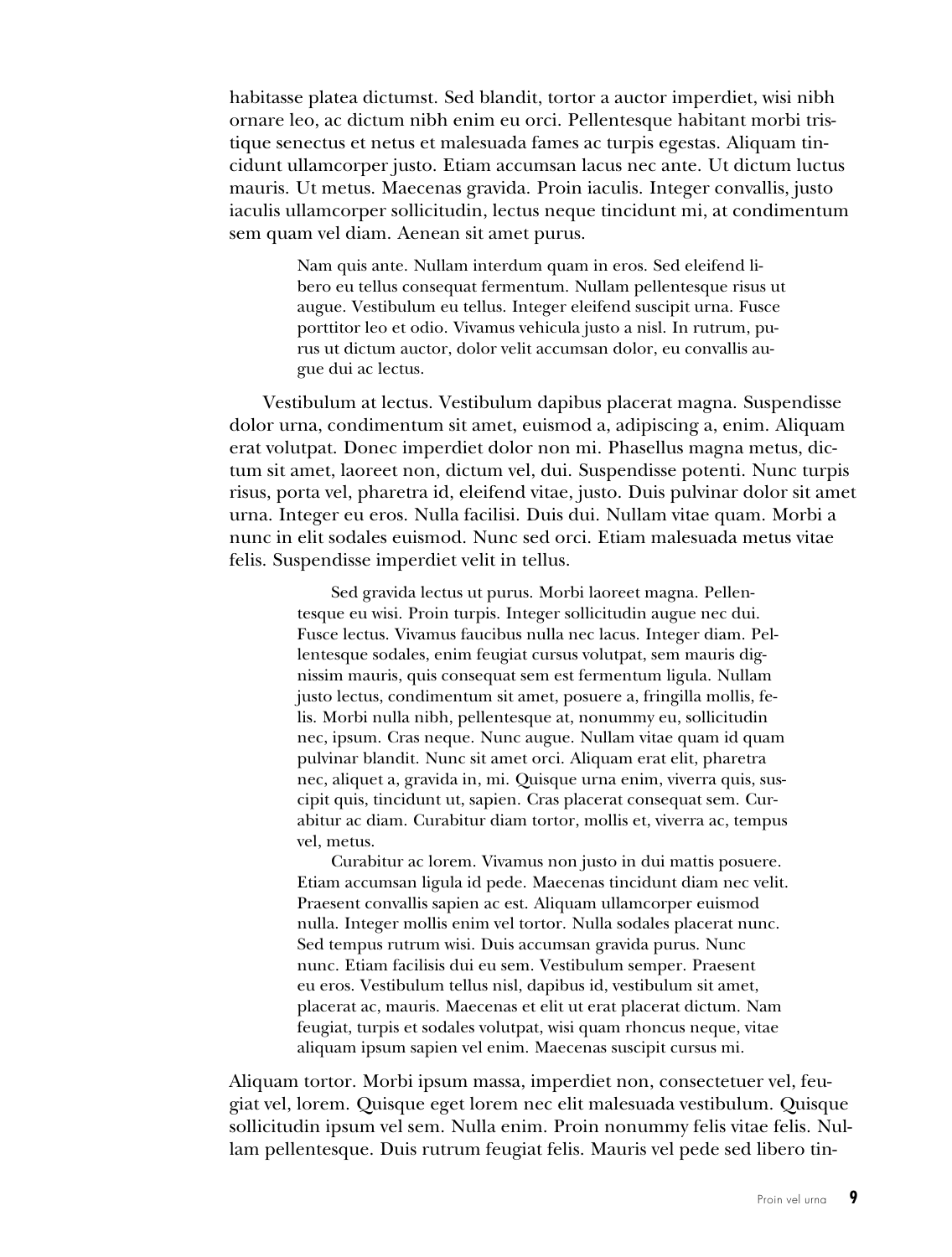```
;;; Hello World in Emacs Lisp.
(defun hello-world()
  "Display the string hello world."
  (interactive)
  (message "hello world"))
```
Listing 2-1: Hello, World in Emacs Lisp

cidunt mollis. Phasellus sed urna rhoncus diam euismod bibendum. Phasellus sed nisl. Integer condimentum justo id orci iaculis varius. Quisque et lacus. Phasellus elementum, justo at dignissim auctor, wisi odio lobortis arcu, sed sollicitudin felis felis eu neque. Praesent at lacus.

Vivamus sit amet pede. Duis interdum, nunc eget rutrum dignissim, nisl diam luctus leo, et tincidunt velit nisl id tellus. In lorem tellus, aliquet vitae, porta in, aliquet sed, lectus. Phasellus sodales. Ut varius scelerisque erat. In vel nibh eu eros imperdiet rutrum. Donec ac odio nec neque vulputate suscipit. Nam nec magna. Pellentesque habitant morbi tristique senectus et netus et malesuada fames ac turpis egestas. Nullam porta, odio et sagittis iaculis, wisi neque fringilla sapien, vel commodo lorem lorem id elit. Ut sem lectus, scelerisque eget, placerat et, tincidunt scelerisque, ligula. Pellentesque non orci.

Etiam vel ipsum. Morbi facilisis vestibulum nisl. Praesent cursus laoreet felis. Integer adipiscing pretium orci. Nulla facilisi. Quisque posuere bibendum purus. Nulla quam mauris, cursus eget, convallis ac, molestie non, enim. Aliquam congue. Quisque sagittis nonummy sapien. Proin molestie sem vitae urna. Maecenas lorem. Vivamus viverra consequat enim.

```
/* S.C. Johnson, B.W. Kernighan, The Programming Language B, 1972 */
main() {
extrn a, b, c;
putchar(a); putchar(b); putchar(c); putchar('!*n');
}
a 'hell';
b 'o, w';
c 'orld';
```
Integer posuere, metus ac rhoncus auctor, mi tellus scelerisque nunc, venenatis elementum tortor lorem eu erat.

- **Sed:** consectetuer risus vitae orci. Nullam tortor mauris, interdum at, imperdiet in, convallis eget, massa.
- **Aliquam:** suscipit, magna nec blandit volutpat, lectus neque suscipit nunc, sit amet cursus nisl erat eget risus. Vestibulum leo lectus, accumsan ut, pharetra vel, elementum sed, quam. Maecenas condimentum orci at enim. Maecenas ut nunc. Vivamus pede. Integer vel purus vel mi mollis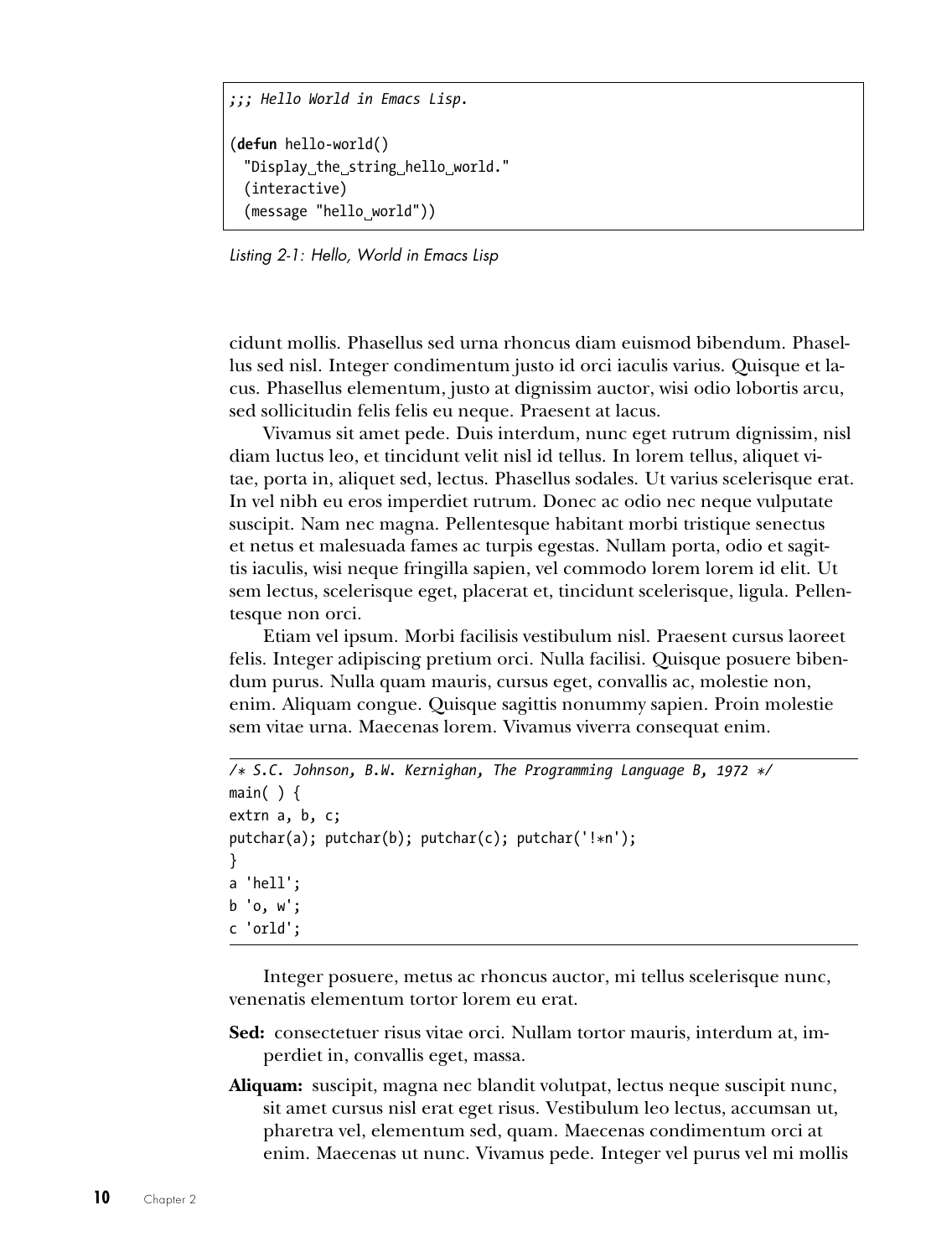<span id="page-24-0"></span>

| <b>Table 2-1:</b> Sed blandit, tortor a auctor imperdiet, wisi nibh |  |
|---------------------------------------------------------------------|--|
| ornare leo, ac dictum nibh enim eu orci                             |  |

| <b>Phasellus</b> | At Dui                | <b>Donec Commodo</b> |
|------------------|-----------------------|----------------------|
| Augue At Nunc    | Nunc In sapien        | Et magna mollis      |
| Sagittis         | Morbi eu elit         | Phasellus lacus      |
| Donec a quam     | Etiam pulvinar sapien | Sed nibh magna       |

vestibulum. Sed laoreet ultricies nibh. Suspendisse non nisl quis ligula fermentum facilisis.

Donec tempus neque vitae est. Aenean egestas odio sed risus ullamcorper ullamcorper. Sed in nulla a tortor tincidunt egestas. Nam sapien tortor, elementum sit amet, aliquam in, porttitor faucibus, enim. Nullam congue suscipit nibh. Quisque convallis. Praesent arcu nibh, vehicula eget, accumsan eu, tincidunt a, nibh. Suspendisse vulputate, tortor quis adipiscing viverra, lacus nibh dignissim tellus, eu suscipit risus ante fringilla diam. Quisque a libero vel pede imperdiet aliquet. Pellentesque nunc nibh, eleifend a, consequat consequat, hendrerit nec, diam. Sed urna. Maecenas laoreet eleifend neque. Vivamus purus odio, eleifend non, iaculis a, ultrices sit amet, urna. Mauris faucibus odio vitae risus. In nisl. Praesent purus. Integer iaculis, sem eu egestas lacinia, lacus pede scelerisque augue, in ullamcorper dolor eros ac lacus. Nunc in libero.

Vivamus commodo eros eleifend dui. Vestibulum in leo eu erat tristique mattis. Cras at elit. Cras pellentesque. Nullam id lacus sit amet libero aliquet hendrerit. Proin placerat, mi non elementum laoreet, eros elit tincidunt magna, a rhoncus sem arcu id odio. Nulla eget leo a leo egestas facilisis. Curabitur quis velit. Phasellus aliquam, tortor nec ornare rhoncus, purus urna posuere velit, et commodo risus tellus quis tellus. Vivamus leo turpis, tempus sit amet, tristique vitae, laoreet quis, odio. Proin scelerisque bibendum ipsum. Etiam nisl. Praesent vel dolor. Pellentesque vel magna. Curabitur urna. Vivamus congue urna in velit. Etiam ullamcorper elementum dui. Praesent non urna. Sed placerat quam non mi. Pellentesque diam magna, ultricies eget, ultrices placerat, adipiscing rutrum, sem.

Curabitur hendrerit. Morbi fringilla enim quis nunc. Phasellus at dui. Curabitur fringilla dui a odio. Nunc semper condimentum arcu.

**NOTE** *Donec commodo augue at nunc. Nunc in sapien et magna mollis sagittis. Morbi eu elit. Phasellus lacus. Donec a quam. Etiam pulvinar sapien. Sed nibh magna, viverra vitae, auctor eget, eleifend nec, lorem.*

> Curabitur vitae lectus sit amet turpis pretium condimentum. Nullam imperdiet mattis neque. Proin eget magna porta erat rhoncus consectetuer. Aenean pulvinar erat vitae mi.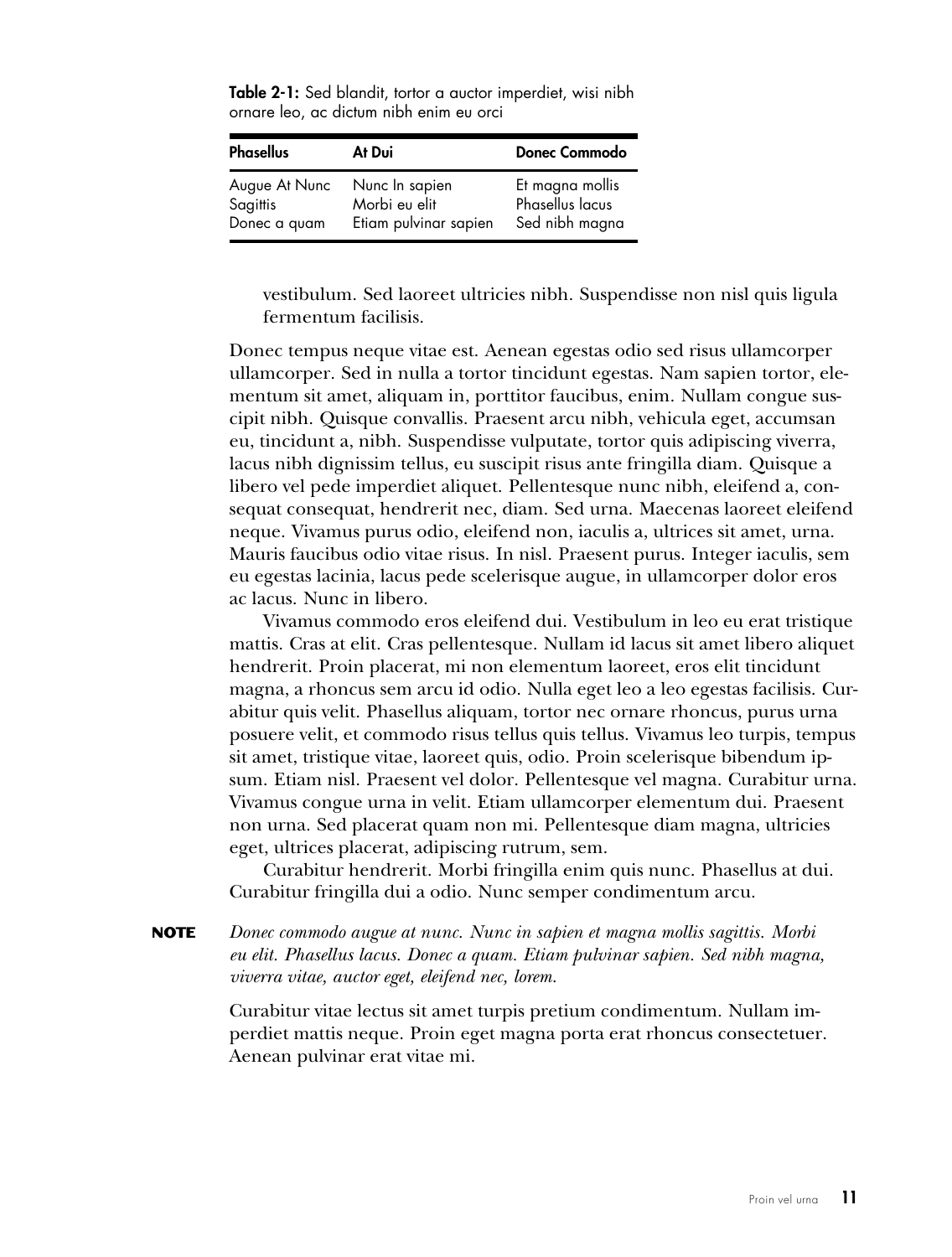#### **Proin eget magna porta erat rhoncus consectetuer**

<span id="page-25-0"></span>Suspendisse mollis erat et risus. Vestibulum et odio eu nisl malesuada dapibus. Morbi ac tortor et magna tincidunt ullamcorper. Ut pellentesque fermentum mi. Etiam sed neque sit amet leo consectetuer sagittis. Nulla facilisi. Sed lobortis erat vitae nulla. Duis bibendum ipsum et mi scelerisque dapibus. Fusce nonummy vestibulum orci. Donec a nisl. Integer ac nibh. Pellentesque habitant morbi tristique senectus et netus et malesuada fames ac turpis egestas. Aenean nec nunc sed dui lobortis vestibulum. Praesent metus ligula, auctor vitae, lacinia sed, hendrerit a, felis. Etiam sapien. Proin et sem vitae dolor sodales venenatis. Integer luctus aliquam risus.

Maecenas mi massa, fermentum eu, venenatis et, cursus id, ipsum. Morbi vehicula justo faucibus mauris. Donec non neque. Fusce id mi ut neque tincidunt posuere. Suspendisse quis enim. Cras porttitor. Sed quis velit. Aliquam vel augue at wisi blandit suscipit. Duis ut justo. Class aptent taciti sociosqu ad litora torquent per conubia nostra, per inceptos hymenaeos. Etiam bibendum wisi quis augue. Nulla lorem odio, sollicitudin vitae, vehicula nec, dapibus ultricies, purus. In vitae tellus at odio cursus congue. Quisque tincidunt tempus metus. Aenean et nulla nec dolor dapibus ultricies. Phasellus commodo vulputate arcu. Sed enim. Phasellus quis leo. Aliquam iaculis, turpis nec aliquet rutrum, pede risus porta diam, id ullamcorper erat est sed eros. Fusce ornare.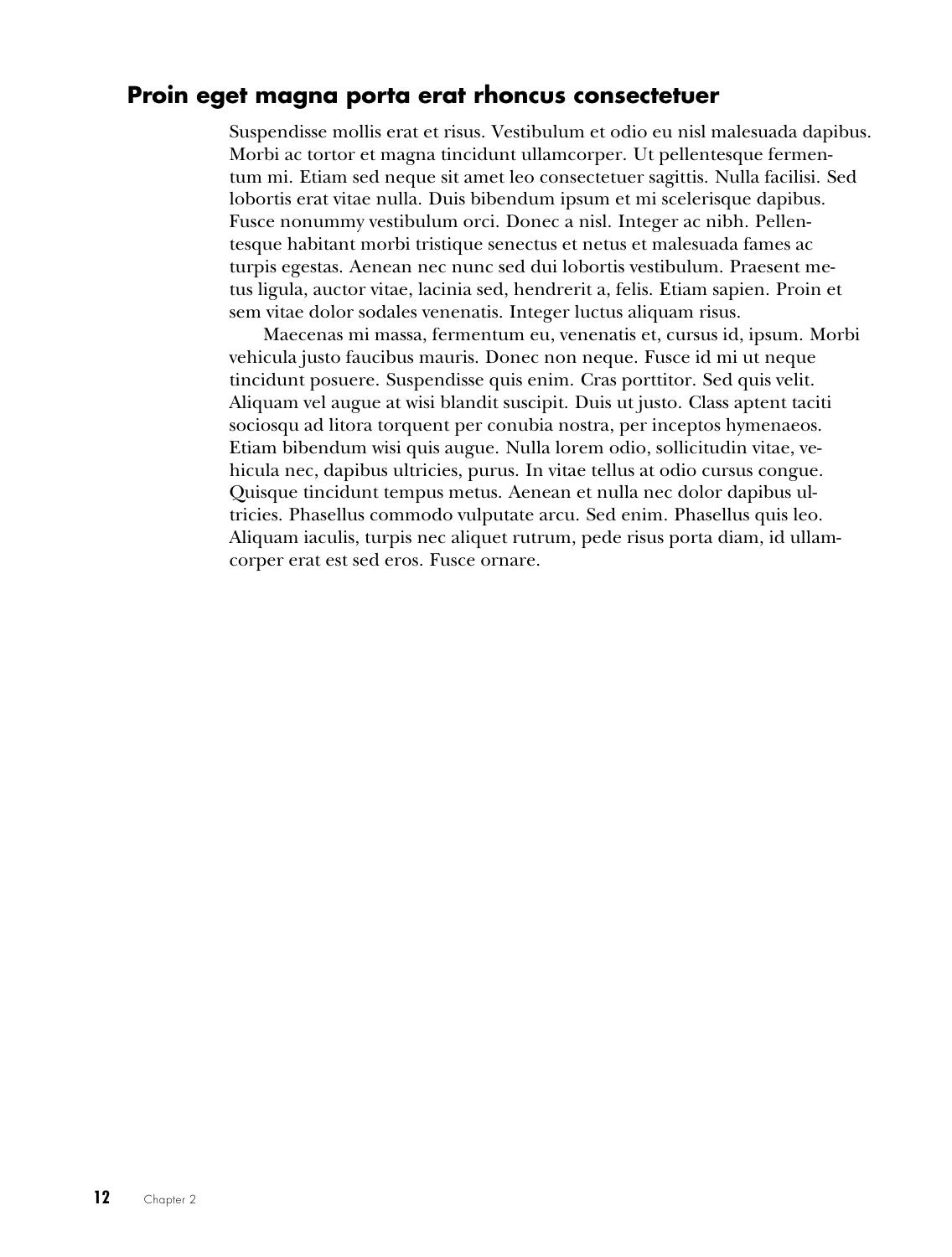## <span id="page-26-1"></span><span id="page-26-0"></span>**PART II**

**CURABITUR VITAE**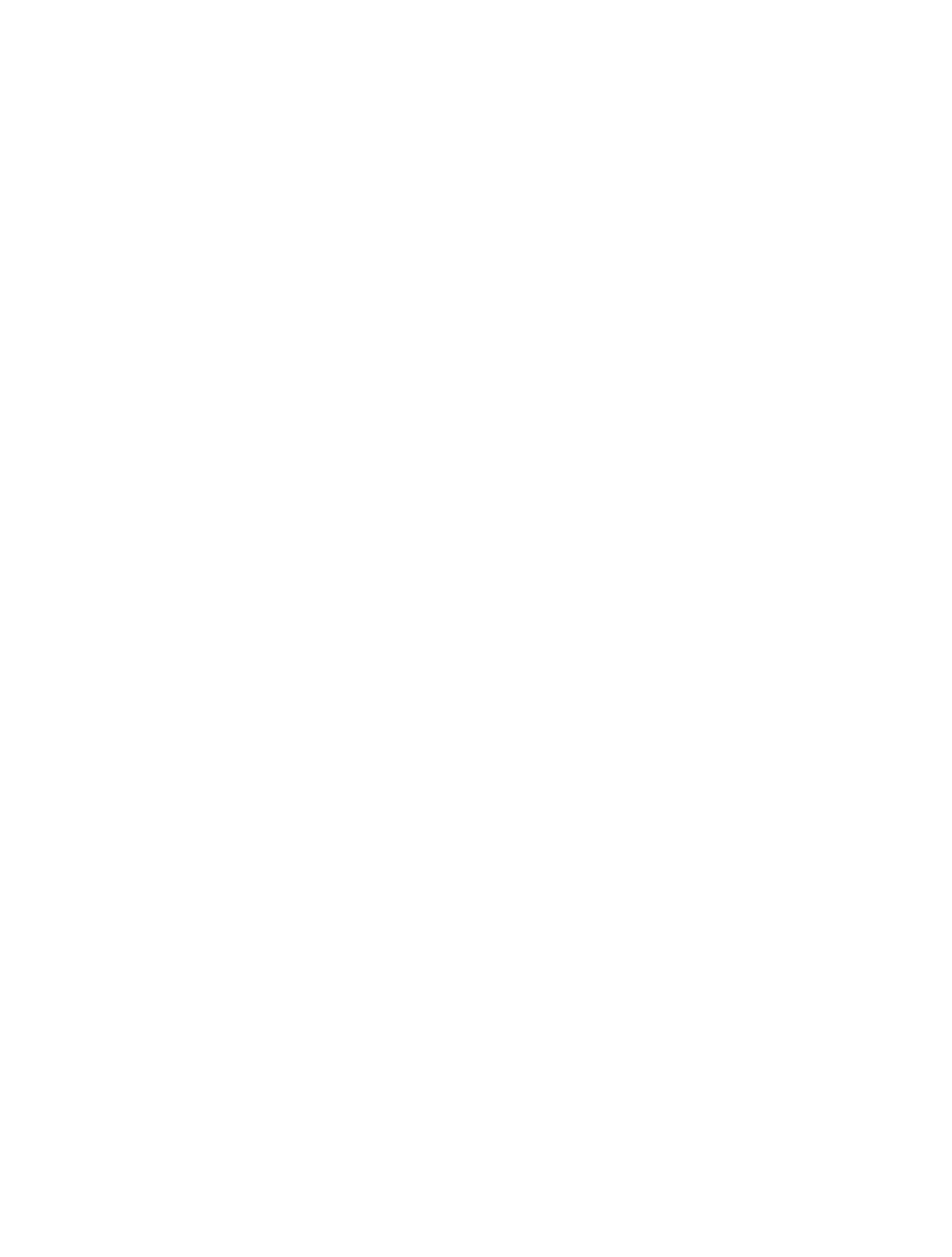# <span id="page-28-1"></span><span id="page-28-0"></span>**3**

#### **CURABITUR VITAE LECTUS SIT AMET TURP IS PRET IUM COND IMENTUM**



Maecenas accumsan dapibus sapien. Duis pretium iaculis arcu. Curabitur ut lacus. Aliquam vulputate. Suspendisse ut purus sed

sem tempor rhoncus. Ut quam dui, fringilla at, dictum eget, ultricies quis, quam. Etiam sem est, pharetra non, vulputate in, pretium at, ipsum. Nunc semper sagittis orci. Sed scelerisque suscipit diam. Ut volutpat, dolor at ullamcorper tristique, eros purus mollis quam, sit amet ornare ante nunc et enim.

Phasellus fringilla, metus id feugiat consectetuer, lacus wisi ultrices tellus, quis lobortis nibh lorem quis tortor. Donec egestas ornare nulla. Mauris mi tellus, porta faucibus, dictum vel, nonummy in, est. Aliquam erat volutpat. In tellus magna, porttitor lacinia, molestie vitae, pellentesque eu, justo. Class aptent taciti sociosqu ad litora torquent per conubia nostra, per inceptos hymenaeos. Sed orci nibh, scelerisque sit amet, suscipit sed, placerat vel, diam. Vestibulum nonummy vulputate orci. Donec et velit ac arcu interdum semper. Morbi pede orci, cursus ac, elementum non, vehicula ut, lacus. Cras volutpat. Nam vel wisi quis libero venenatis placerat. Aenean sed odio. Quisque posuere purus ac orci. Vivamus odio. Vivamus varius, nulla sit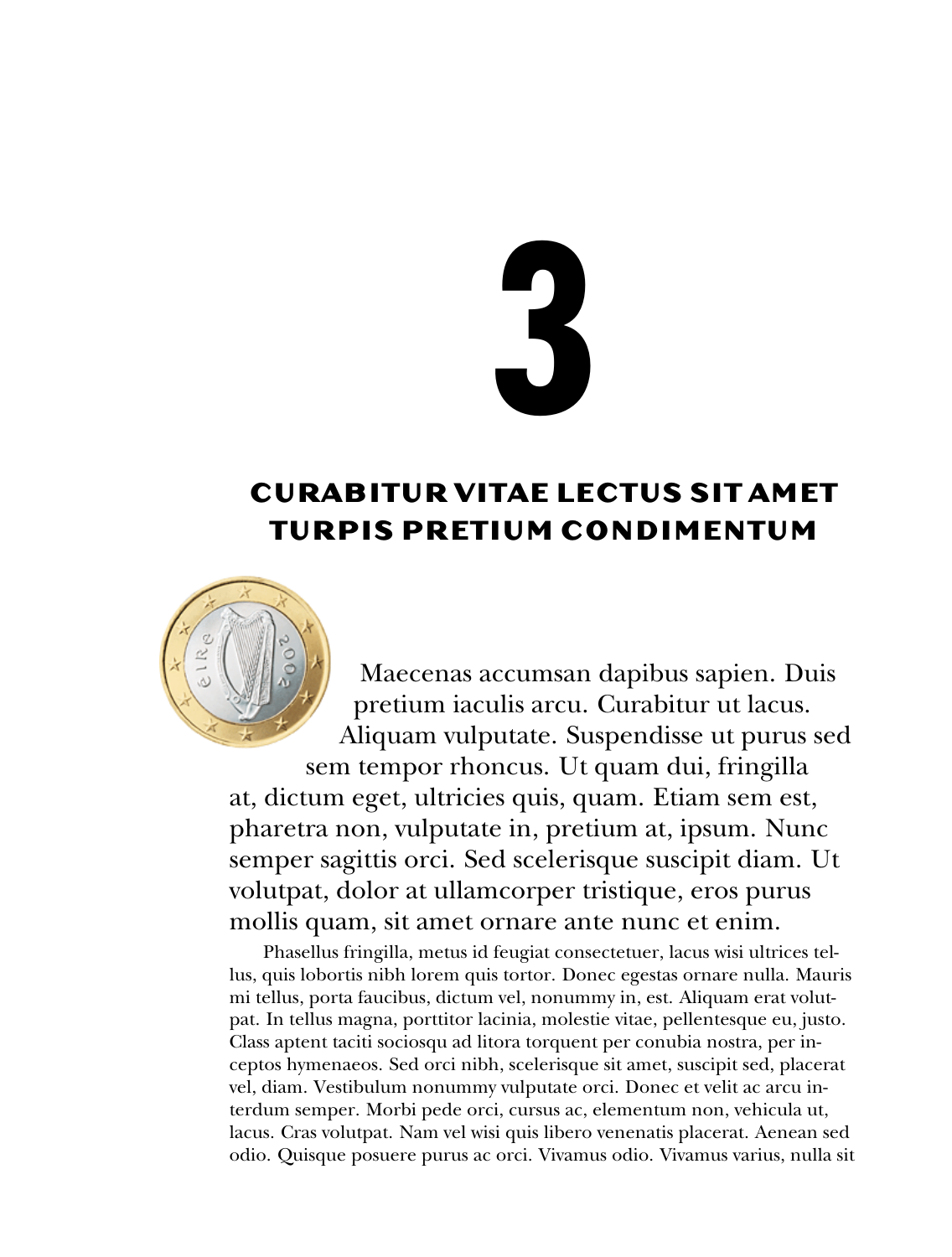amet semper viverra, odio mauris consequat lacus, at vestibulum neque arcu eu tortor. Donec iaculis tincidunt tellus. Aliquam erat volutpat. Curabitur magna lorem, dignissim volutpat, viverra et, adipiscing nec, dolor. Praesent lacus mauris, dapibus vitae, sollicitudin sit amet, nonummy eget, ligula.

Cras egestas ipsum a nisl. Vivamus varius dolor ut dolor. Fusce vel enim. Pellentesque accumsan ligula et eros. Cras id lacus non tortor facilisis facilisis. Etiam nisl elit, cursus sed, fringilla in, congue nec, urna. Cum sociis natoque penatibus et magnis dis parturient montes, nascetur ridiculus mus. Integer at turpis. Cum sociis natoque penatibus et magnis dis parturient montes, nascetur ridiculus mus. Duis fringilla, ligula sed porta fringilla, ligula wisi commodo felis, ut adipiscing felis dui in enim. Suspendisse malesuada ultrices ante. Pellentesque scelerisque augue sit amet urna. Nulla volutpat aliquet tortor. Cras aliquam, tellus at aliquet pellentesque, justo sapien commodo leo, id rhoncus sapien quam at erat. Nulla commodo, wisi eget sollicitudin pretium, orci orci aliquam orci, ut cursus turpis justo et lacus. Nulla vel tortor. Quisque erat elit, viverra sit amet, sagittis eget, porta sit amet, lacus.

In hac habitasse platea dictumst. Proin at est. Curabitur tempus vulputate elit. Pellentesque sem. Praesent eu sapien. Duis elit magna, aliquet at, tempus sed, vehicula non, enim. Morbi viverra arcu nec purus. Vivamus fringilla, enim et commodo malesuada, tortor metus elementum ligula, nec aliquet est sapien ut lectus. Aliquam mi. Ut nec elit. Fusce euismod luctus tellus. Curabitur scelerisque. Nullam purus. Nam ultricies accumsan magna. Morbi pulvinar lorem sit amet ipsum. Donec ut justo vitae nibh mollis congue. Fusce quis diam. Praesent tempus eros ut quam.

Donec in nisl. Fusce vitae est. Vivamus ante ante, mattis laoreet, posuere eget, congue vel, nunc. Fusce sem. Nam vel orci eu eros viverra luctus. Pellentesque sit amet augue. Nunc sit amet ipsum et lacus varius nonummy. Integer rutrum sem eget wisi. Aenean eu sapien. Quisque ornare dignissim mi. Duis a urna vel risus pharetra imperdiet. Suspendisse potenti.

Morbi justo. Aenean nec dolor. In hac habitasse platea dictumst. Proin nonummy porttitor velit. Sed sit amet leo nec metus rhoncus varius. Cras ante. Vestibulum commodo sem tincidunt massa. Nam justo. Aenean luctus, felis et condimentum lacinia, lectus enim pulvinar purus, non porta velit nisl sed eros. Suspendisse consequat. Mauris a dui et tortor mattis pretium. Sed nulla metus, volutpat id, aliquam eget, ullamcorper ut, ipsum. Morbi eu nunc. Praesent pretium. Duis aliquam pulvinar ligula. Ut blandit egestas justo. Quisque posuere metus viverra pede.

#### **Sed blandit, tortor a auctor imperdiet, wisi nibh ornare leo, ac dictum nibh enim eu orci**

<span id="page-29-0"></span>Morbi congue congue metus. Aenean sed purus. Nam pede magna, tristique nec, porta id, sollicitudin quis, sapien. Vestibulum blandit. Suspendisse ut augue ac nibh ullamcorper posuere. Integer euismod, neque at eleifend fringilla, augue elit ornare dolor, vel tincidunt purus est id lacus. Vivamus lorem dui, commodo quis, scelerisque eu, tincidunt non, magna. Cras so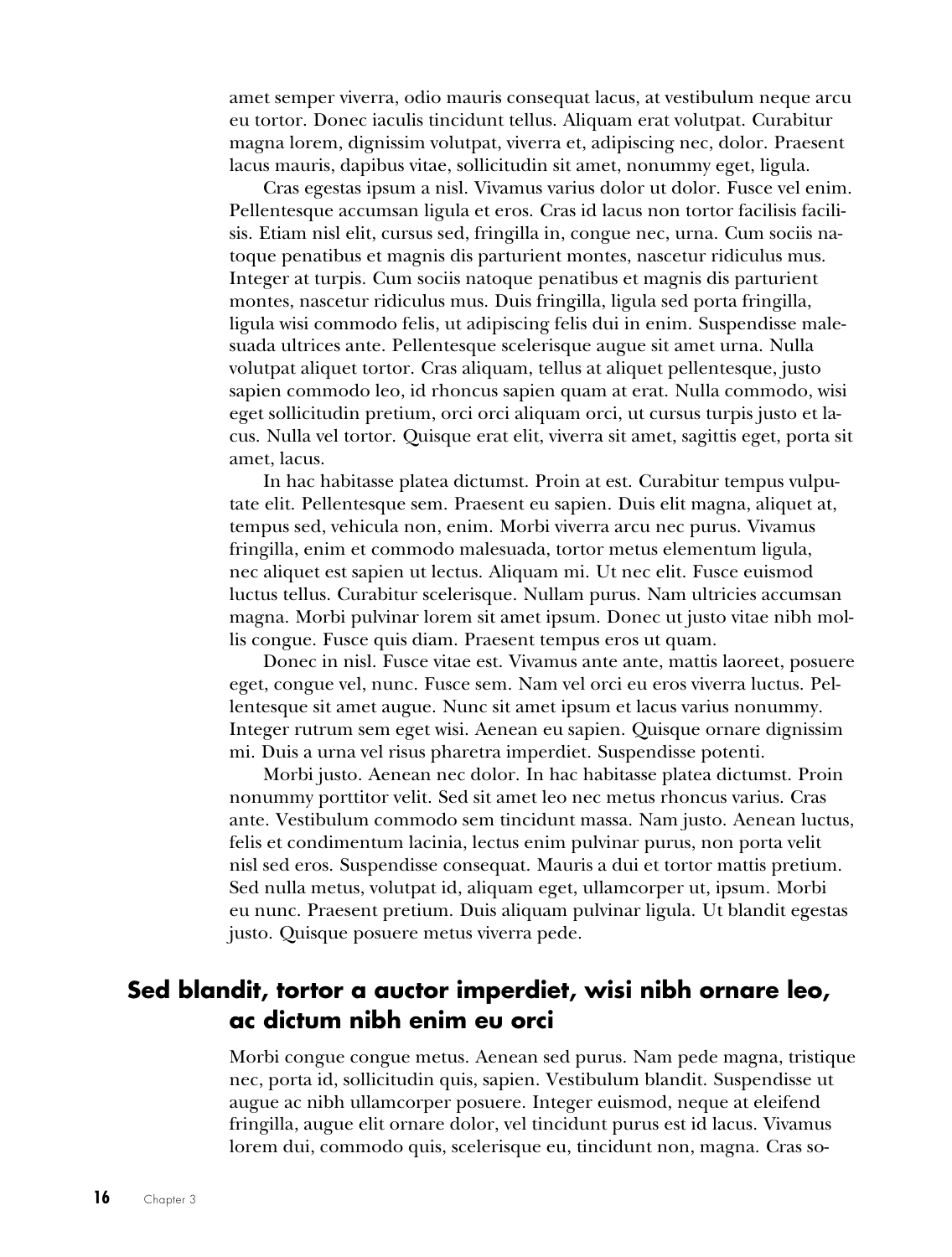dales. Quisque vestibulum pulvinar diam. Phasellus tincidunt, leo vitae tristique facilisis, ipsum wisi interdum sem, dapibus semper nulla velit vel lectus. Cras dapibus mauris et augue. Quisque cursus nulla in libero. Suspendisse et lorem sit amet mauris malesuada mollis. Nullam id justo. Maecenas venenatis. Donec lacus arcu, egestas ac, fermentum consectetuer, tempus eu, metus. Proin sodales, sem in pretium fermentum, arcu sapien commodo mauris, venenatis consequat augue urna in wisi. Quisque sapien nunc, varius eget, condimentum quis, lacinia in, est. Fusce facilisis. Praesent nec ipsum.

Suspendisse a dolor. Nam erat eros, congue eget, sagittis a, lacinia in, pede. Maecenas in elit. Proin molestie varius nibh. Vivamus tristique purus sed augue. Proin egestas semper tortor. Vestibulum ante ipsum primis in faucibus orci luctus et ultrices posuere cubilia Curae; Class aptent taciti sociosqu ad litora torquent per conubia nostra, per inceptos hymenaeos. Vestibulum orci enim, sagittis ornare, eleifend ut, mattis at, ligula. Nulla molestie convallis arcu. Ut eros tellus, condimentum at, sodales in, ultrices vel, nulla.

Duis magna ante, bibendum eget, eleifend eget, suscipit sed, neque. Vestibulum in mi sed massa cursus cursus. Pellentesque pulvinar mollis neque. Fusce ut enim vitae mauris malesuada tincidunt. Vivamus a neque. Mauris pulvinar, sapien id condimentum dictum, quam arcu rhoncus dui, id tempor lacus justo et justo. Proin sit amet orci eu diam eleifend blandit. Nunc erat massa, luctus ac, fermentum lacinia, tincidunt ultrices, sapien. Praesent sed orci vitae dolor sollicitudin adipiscing. Cras a neque. Ut risus dui, interdum at, placerat id, tristique eu, enim. Vestibulum ante ipsum primis in faucibus orci luctus et ultrices posuere cubilia Curae; Etiam adipiscing eros vestibulum dolor. Pellentesque aliquam, diam eget eleifend posuere, augue eros porttitor lectus, ac dignissim dui metus nec felis. Quisque lacinia. Vestibulum tellus. Suspendisse nec wisi. Aenean ac felis. Aliquam ultrices metus et nulla.

Praesent sed est non nibh tempus venenatis. Praesent rhoncus. Curabitur sagittis est sit amet neque. Sed commodo malesuada lectus. Phasellus enim tellus, tempor ut, tristique eu, aliquam eu, quam. Aenean quis quam quis wisi gravida vehicula. Pellentesque a massa a leo pretium rhoncus. Suspendisse ultrices. Donec lacinia malesuada massa. Class aptent taciti sociosqu ad litora torquent per conubia nostra, per inceptos hymenaeos. Donec pretium ornare mauris. Phasellus auctor erat eget enim. Integer scelerisque, felis eu consequat fringilla, lorem wisi ultricies velit, id vehicula purus nulla eget odio. Nullam mattis, diam a rutrum fermentum, odio sapien tristique quam, id mollis tellus quam in odio. Mauris eu sapien. Donec aliquam lorem sit amet lorem pharetra lobortis.

Donec ac velit. Sed convallis vestibulum sapien. Vivamus tempor lacus sed lacus. Nunc ut lorem. Ut et tortor. Nullam varius wisi at diam. Etiam ultricies, dolor sit amet fermentum vulputate, neque libero vestibulum orci, vitae fringilla neque arcu aliquet ante. Lorem ipsum dolor sit amet, consectetuer adipiscing elit. Quisque venenatis lobortis augue. Sed tempor, tellus iaculis pellentesque pharetra, pede dui malesuada mauris, vel ultrices urna mauris ac nibh. Etiam nibh odio, ultricies vehicula, vestibulum vitae, feugiat eleifend, felis. Vivamus pulvinar. Aliquam erat volutpat. Nulla egestas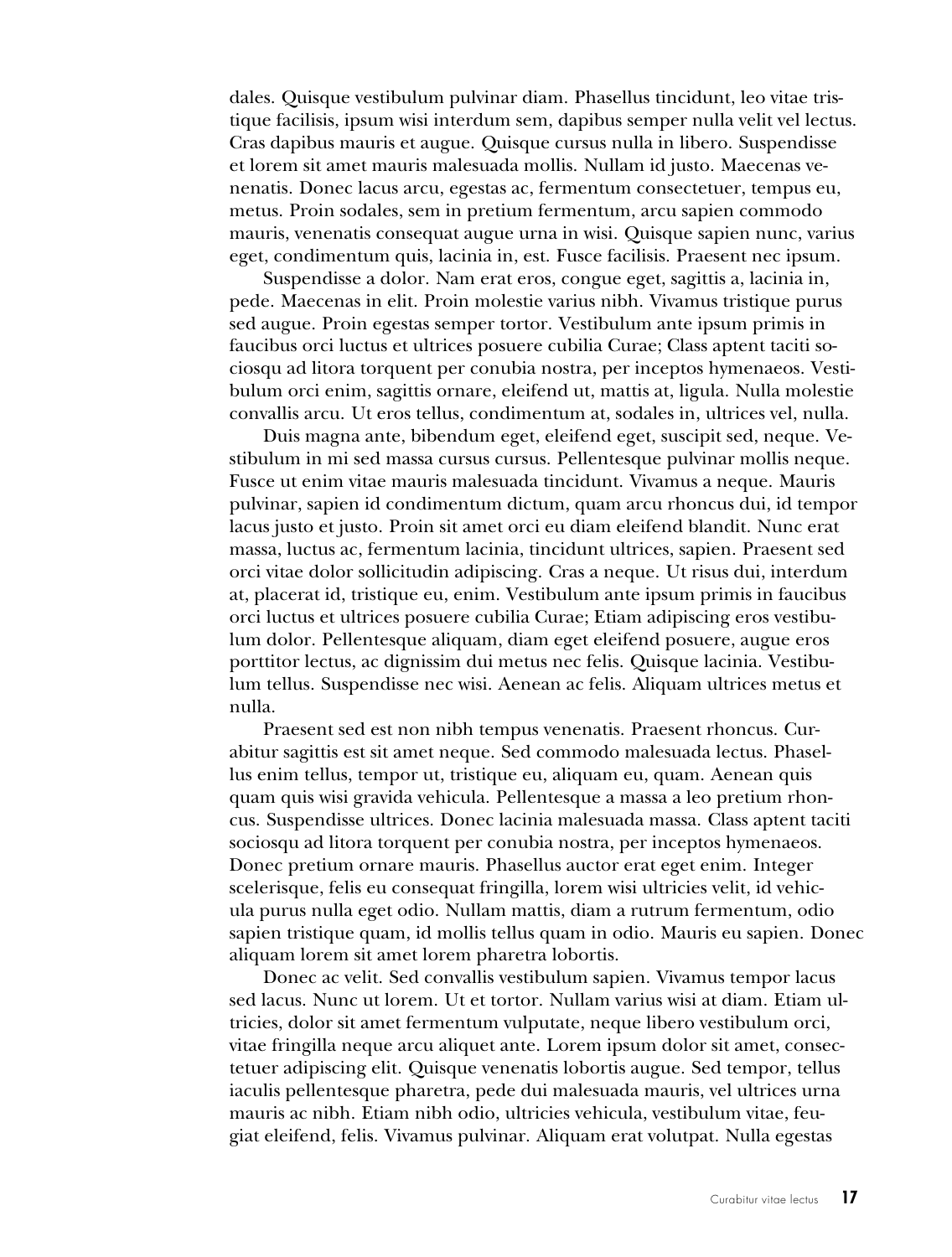<span id="page-31-0"></span>venenatis metus. Nam feugiat nunc quis elit egestas sagittis. Sed vitae felis. In libero arcu, rhoncus in, commodo eget, auctor in, enim. Vivamus suscipit est. Nulla dapibus, magna vel aliquet egestas, massa massa hendrerit lacus, ac rutrum tellus tellus sit amet felis. Cras viverra.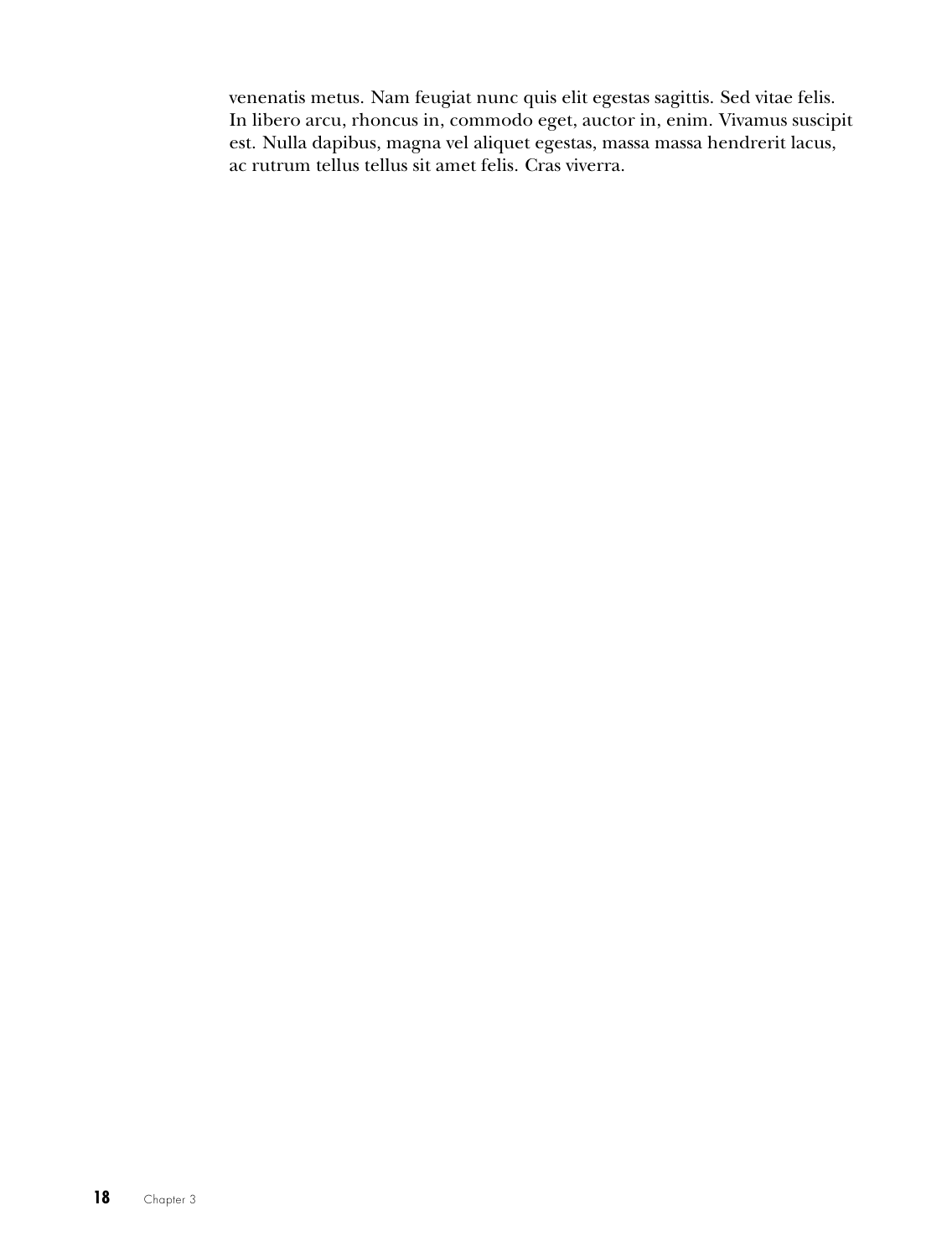#### **B IBL IOGRAPHY**

- <span id="page-32-0"></span>D. P. Carlisle. *Packages in the 'Graphics' Bundle*, November 2005. [http://ctan.](http://ctan.tug.org/tex-archive/macros/latex/required/graphics) [tug.org/tex-archive/macros/latex/required/graphics](http://ctan.tug.org/tex-archive/macros/latex/required/graphics).
- Michale A. Covington and Frank Mittelback. *Covington's Upright-Quote Modification to Verbatim and Verb*, 2003. [http://ctan.tug.org/tex-archive/macros/](http://ctan.tug.org/tex-archive/macros/latex/contrib/upquote) [latex/contrib/upquote](http://ctan.tug.org/tex-archive/macros/latex/contrib/upquote).
- Patrick W. Daly. *Natural Sciences Citations and References (Author-Year and Numerical Schemes)*, February 2007. [http://ctan.tug.org/tex-archive/macros/](http://ctan.tug.org/tex-archive/macros/latex/contrib/natbib) [latex/contrib/natbib](http://ctan.tug.org/tex-archive/macros/latex/contrib/natbib).
- Simon Fear. Publication Quality Tables in *EIFX*, April 2005. [http://ctan.tug.](http://ctan.tug.org/tex-archive/macros/latex/contrib/booktabs) [org/tex-archive/macros/latex/contrib/booktabs](http://ctan.tug.org/tex-archive/macros/latex/contrib/booktabs).
- UK TEX Users Group. UK list of TEX frequently asked questions. [http://www.](http://www.tex.ac.uk/cgi-bin/texfaq2html) [tex.ac.uk/cgi-bin/texfaq2html](http://www.tex.ac.uk/cgi-bin/texfaq2html), 2006.
- Carsten Heinz and Brooks Moses. *The* Listings *Package*, 2007. [http://ctan.tug.](http://ctan.tug.org/tex-archive/macros/latex/contrib/listings) [org/tex-archive/macros/latex/contrib/listings](http://ctan.tug.org/tex-archive/macros/latex/contrib/listings).
- Leslie Lamport. *LATEX: a Document Preparation System*. Addison-Wesley Publishing Company, Reading, Ma., 2 edition, 1994. Illustrations by Duane Bibby.
- Leslie Lamport, Frank Mittelbach, and Johannes Braams. *Standard Document Classes for LATEX version 2e*, 1997. [http://ctan.tug.org/tex-archive/macros/](http://ctan.tug.org/tex-archive/macros/latex/base) [latex/base](http://ctan.tug.org/tex-archive/macros/latex/base).
- Heiko Oberdiek. *The* ifpdf *Package*, February 2006. [http://ctan.tug.org/](http://ctan.tug.org/tex-archive/macros/latex/contrib/oberdiek) [tex-archive/macros/latex/contrib/oberdiek](http://ctan.tug.org/tex-archive/macros/latex/contrib/oberdiek).
- Sebastian Rahtz and Heiko Oberdiek. *Hypertext Marks in LATEX: a Manual for Hyperref*, September 2006. [http://ctan.tug.org/tex-archive/macros/latex/](http://ctan.tug.org/tex-archive/macros/latex/contrib/hyperref) [contrib/hyperref](http://ctan.tug.org/tex-archive/macros/latex/contrib/hyperref).
- Martin Schröder. *The* ragged2e *Package*, March 2003. [http://ctan.tug.org/](http://ctan.tug.org/tex-archive/macros/latex/contrib/ms) [tex-archive/macros/latex/contrib/ms](http://ctan.tug.org/tex-archive/macros/latex/contrib/ms).
- Axel Sommerfeldt. *Typesetting Captions with the* caption *Package*, February 2007. <http://ctan.tug.org/tex-archive/macros/latex/contrib/caption>.
- Piet van Oostrum. *Page Layout in ETEX*, March 2004. [http://ctan.tug.org/](http://ctan.tug.org/tex-archive/macros/latex/contrib/fancyhdr) [tex-archive/macros/latex/contrib/fancyhdr](http://ctan.tug.org/tex-archive/macros/latex/contrib/fancyhdr).
- Timothy Van Zandt. *The* 'fancyvrb' *Package. Fancy Verbatims in LATEX*, July 1998. <http://ctan.tug.org/tex-archive/macros/latex/contrib/fancyvrb>.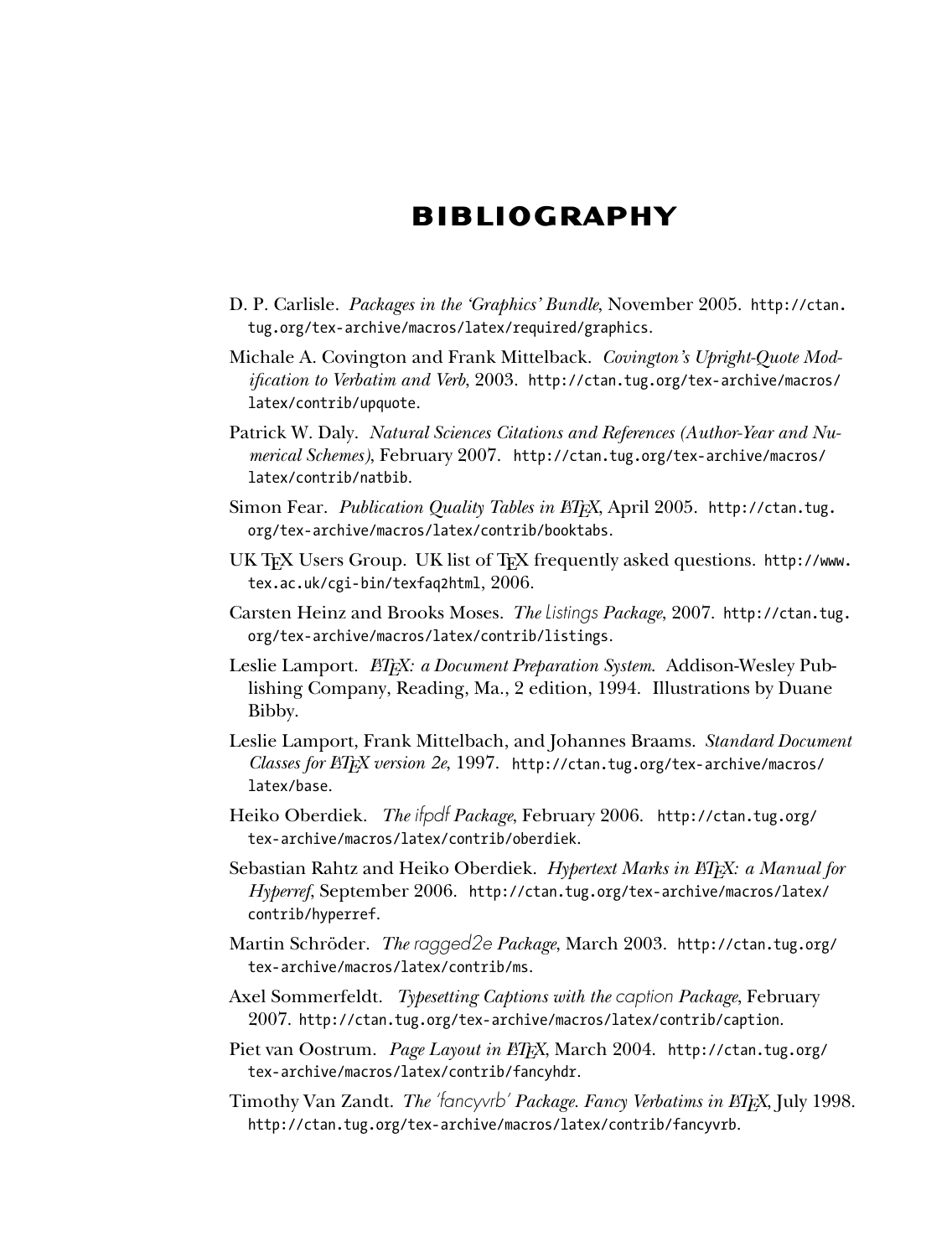- Boris Veytsman. *LATEX Support For Dogma Fonts From Emigre Graphics*, February 2008a. <http://ctan.tug.org/tex-archive/fonts/psfonts/emigre/dogma>.
- Boris Veytsman. *ETEX Support For Futura Fonts From Adobe As Used By No Starch Press*, February 2008b. [http://ctan.tug.org/tex-archive/fonts/psfonts/adobe/](http://ctan.tug.org/tex-archive/fonts/psfonts/adobe/futurans) [futurans](http://ctan.tug.org/tex-archive/fonts/psfonts/adobe/futurans).
- Boris Veytsman. *ETEX Support For New Baskerville Fonts From Adobe*, February 2008c. <http://ctan.tug.org/tex-archive/fonts/psfonts/adobe/nbaskerv>.
- Boris Veytsman. *LAFX Support For The Sans Mono Condensed Fonts*, February 2008d. <http://ctan.tug.org/tex-archive/fonts/psfonts/fontfabrik/thsmc>.
- Peter Wilson. *The Memoir Class for Configurable Typesetting*, January 2004. [http:](http://ctan.tug.org/tex-archive/macros/latex/contrib/memoir) [//ctan.tug.org/tex-archive/macros/latex/contrib/memoir](http://ctan.tug.org/tex-archive/macros/latex/contrib/memoir).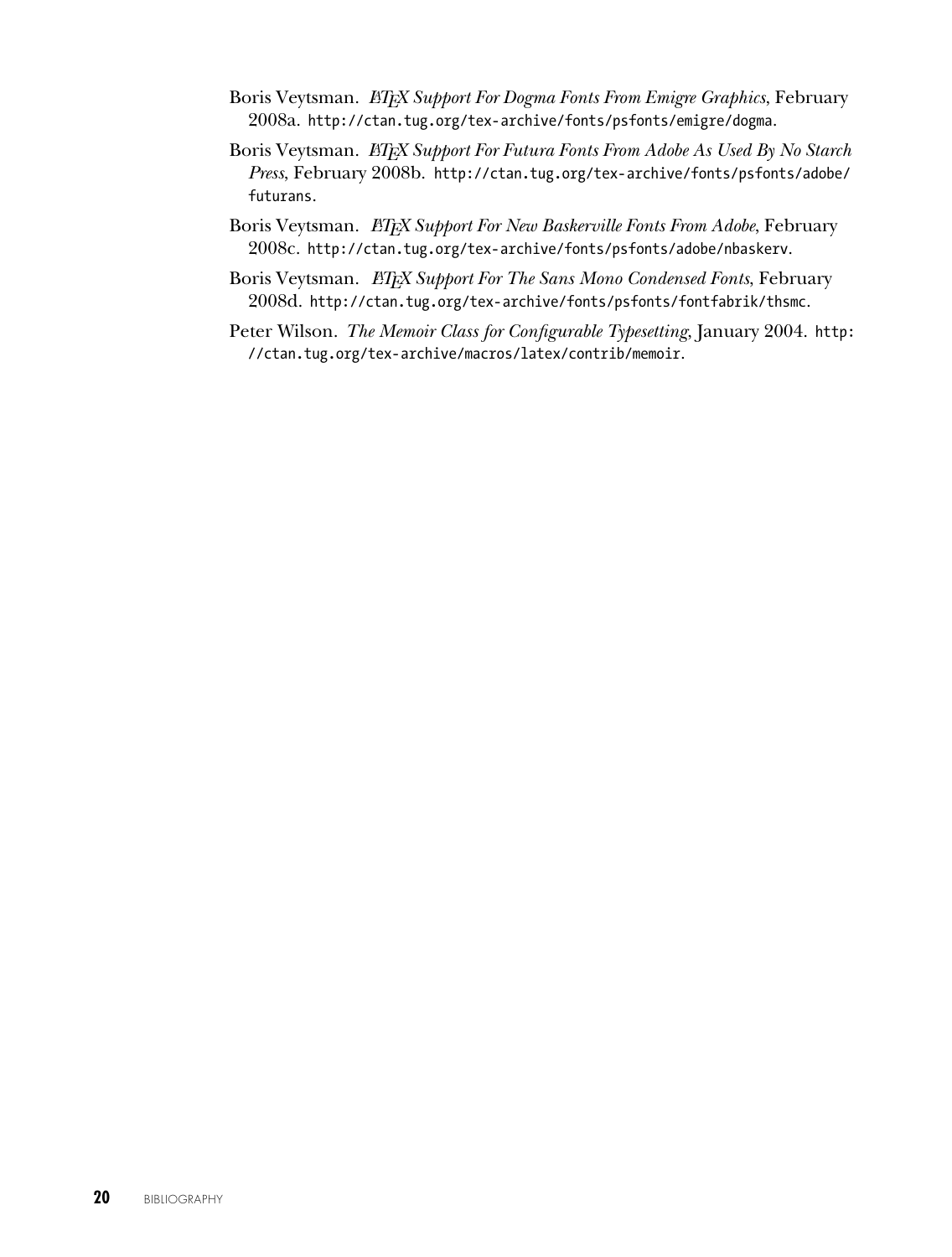#### **INDEX**

#### <span id="page-34-0"></span>**Symbols**

( ) (parentheses), [10](#page-23-0) \*/ (comment end), [10](#page-23-0) /\* (comment start), [10](#page-23-0) ; (semicolon), [10](#page-23-0) { } (braces), [10](#page-23-0)

#### **A**

ante, [8](#page-21-1) Apollo, *see* gods, Greek

#### **B**

B, *see* programming languages

#### **D**

*Da Vinci, Leonardo*, [8](#page-21-1) dictum, [3](#page-16-2) donec, [8–](#page-21-1)[11](#page-24-0)

#### **E**

Emacs, [10](#page-23-0) enim Maecenas, [7](#page-20-2) euro, coin Greece, [3](#page-16-2) Ireland, [15](#page-28-1) Italy, [7](#page-20-2) extrn, *see* operators

#### **F**

functions main, [10](#page-23-0)

#### **G**

gods Greek Apollo, [v](#page-4-0) Greek euro, *see* euro Greek gods, *see* gods, Greek

#### **I**

Irish euro, *see* euro Italian euro, *see* euro

#### **J**

*Johnson, S. C.*, [10](#page-23-0)

#### **K**

*Keats, John*, [v](#page-4-0) *Kernigan, B. W.*, [10](#page-23-0)

#### **L**

*Leonardo Da Vinci*, *see* Da Vinci, Leonardo ligula, [3,](#page-16-2) [4,](#page-17-3) [7,](#page-20-2) [8,](#page-21-1) [11](#page-24-0) Lisp, *see* programming languages

#### **M**

magna, [7](#page-20-2) main, *see* functions

#### **N**

New York, *see* USA, states nunc, [3,](#page-16-2) [4,](#page-17-3) [7](#page-20-2)[–11](#page-24-0)

#### **O**

operators extrn, [10](#page-23-0) putchar, [10](#page-23-0)

#### **P**

programming languages B, [10](#page-23-0) Lisp, [10](#page-23-0) putchar, *see* operators

#### **S**

sapien, [8,](#page-21-1) [11](#page-24-0)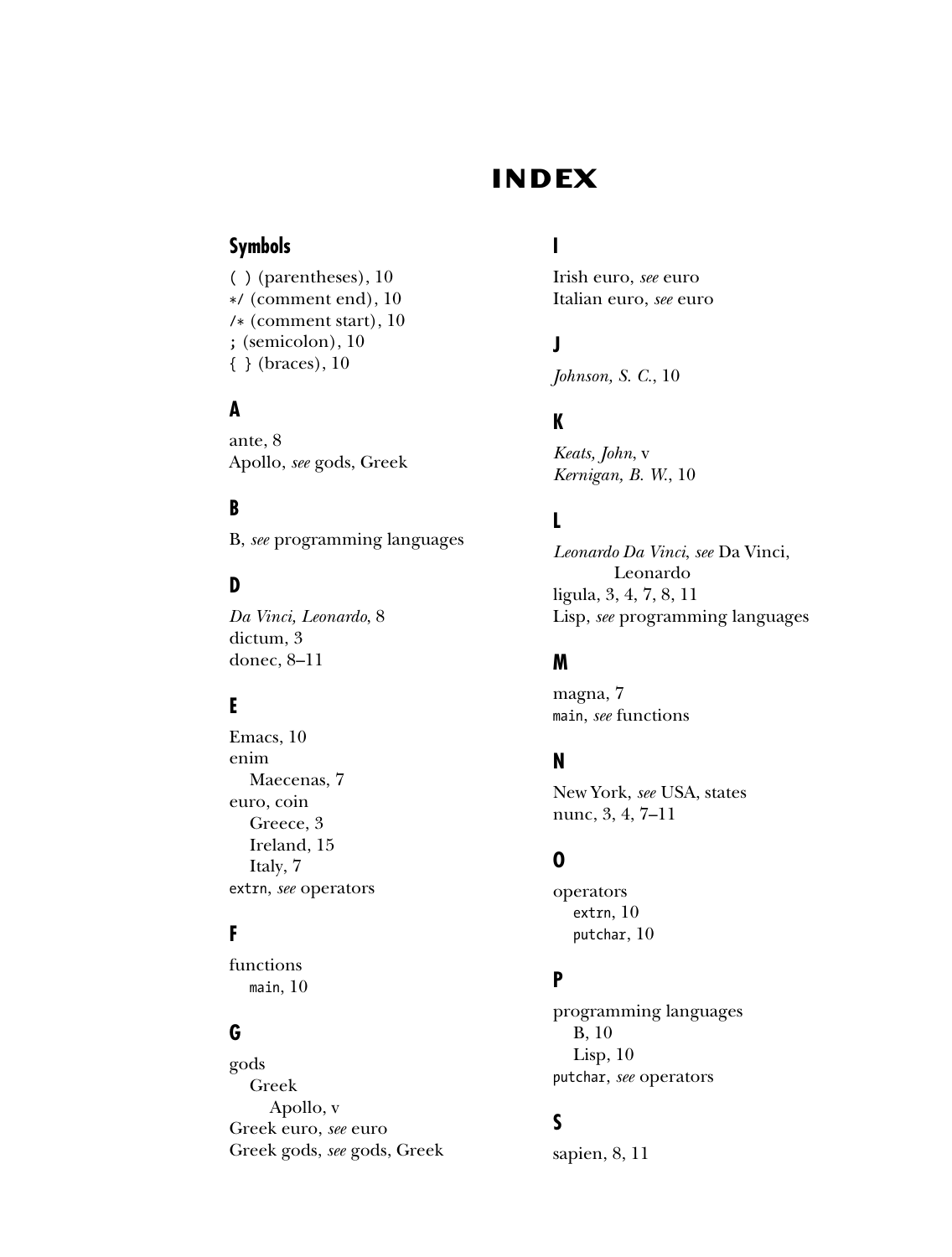#### $\mathbf T$

tincida, 8 turpis, 7

#### U

**USA**  $\rm states$ New York, xiii

#### $\mathbf V$

venenatis, 7 Viewer, R. E., xiii vita, 4, 7-11, 13-18 Vitruvian Man, 8